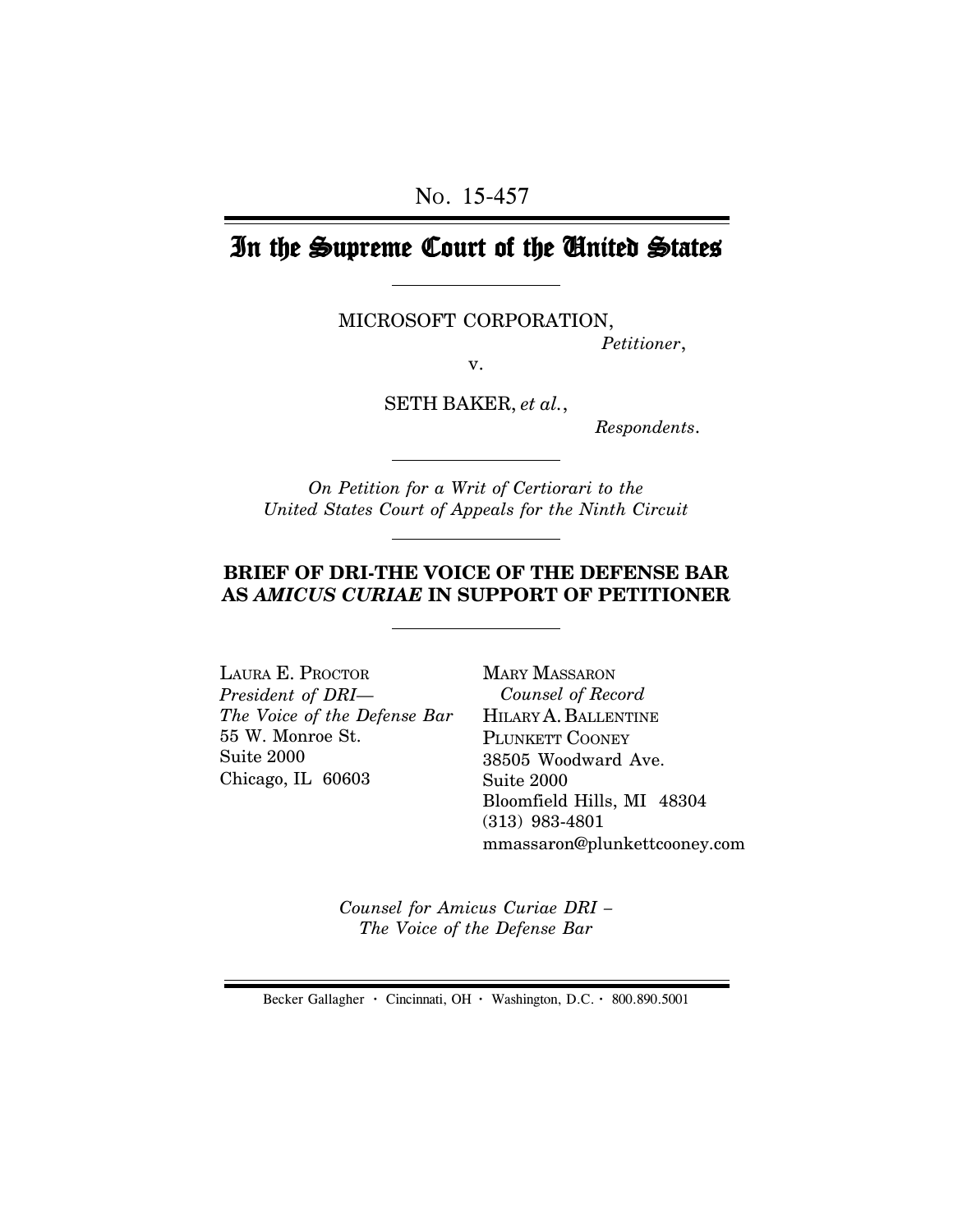# **TABLE OF CONTENTS**

| TABLE OF AUTHORITIES  iii                                                                                                                                                                                                                                                           |
|-------------------------------------------------------------------------------------------------------------------------------------------------------------------------------------------------------------------------------------------------------------------------------------|
| STATEMENT OF INTEREST OF AMICUS                                                                                                                                                                                                                                                     |
| SUMMARY OF ARGUMENT  4                                                                                                                                                                                                                                                              |
| ARGUMENT $\ldots \ldots \ldots \ldots \ldots \ldots \ldots \ldots \ldots 6$                                                                                                                                                                                                         |
| The Court Should Grant Review To Resolve<br>Conflicting Circuit Decisions And Clarify That<br>Class Plaintiffs Cannot Force Appellate Courts<br>To Hear A De Facto Interlocutory Appeal From<br>An Order Denying Class Certification By<br>Voluntarily Dismissing Their Claims With |
| A. The Ninth Circuit's decision destroys the<br>discretion given to the appellate courts in<br>Federal Rule of Civil Procedure 23(f) by forcing<br>the courts to review these non-final decisions-<br>many of which have already been once                                          |
| B. The Ninth Circuit's decision is inconsistent with<br>traditional understandings of the effect of a<br>voluntary dismissal with prejudice  10                                                                                                                                     |
| C. The appeal tactic permitted by the Ninth Circuit<br>inures only to the benefit of class plaintiffs and<br>distorts the balance of the civil justice system by<br>placing unfair pressures on defendants $\dots$ 13                                                               |
| D. This Court should take the case now, before<br>further disagreement permeates the courts of<br>17                                                                                                                                                                                |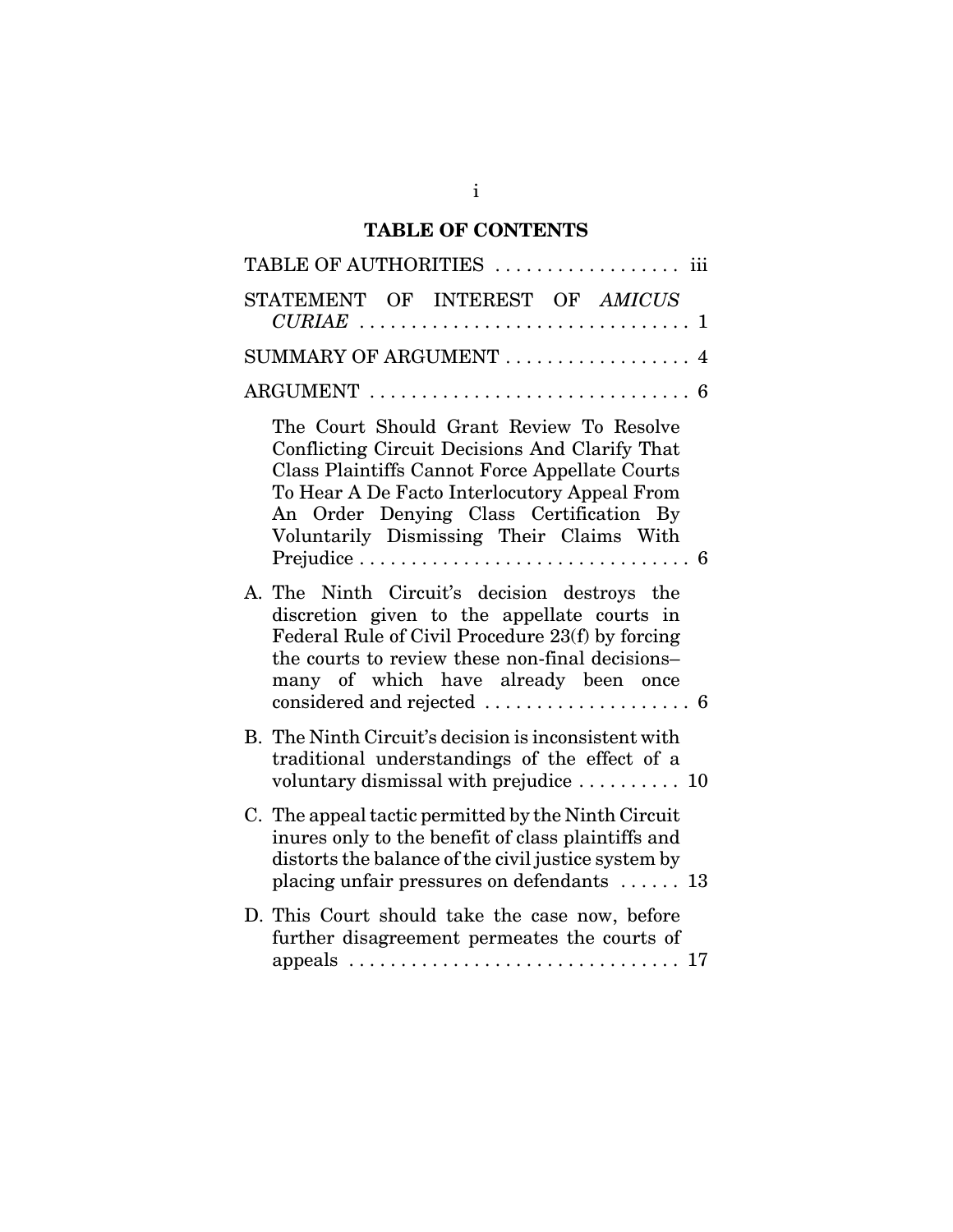CONCLUSION . . . . . . . . . . . . . . . . . . . . . . . . . . . . 19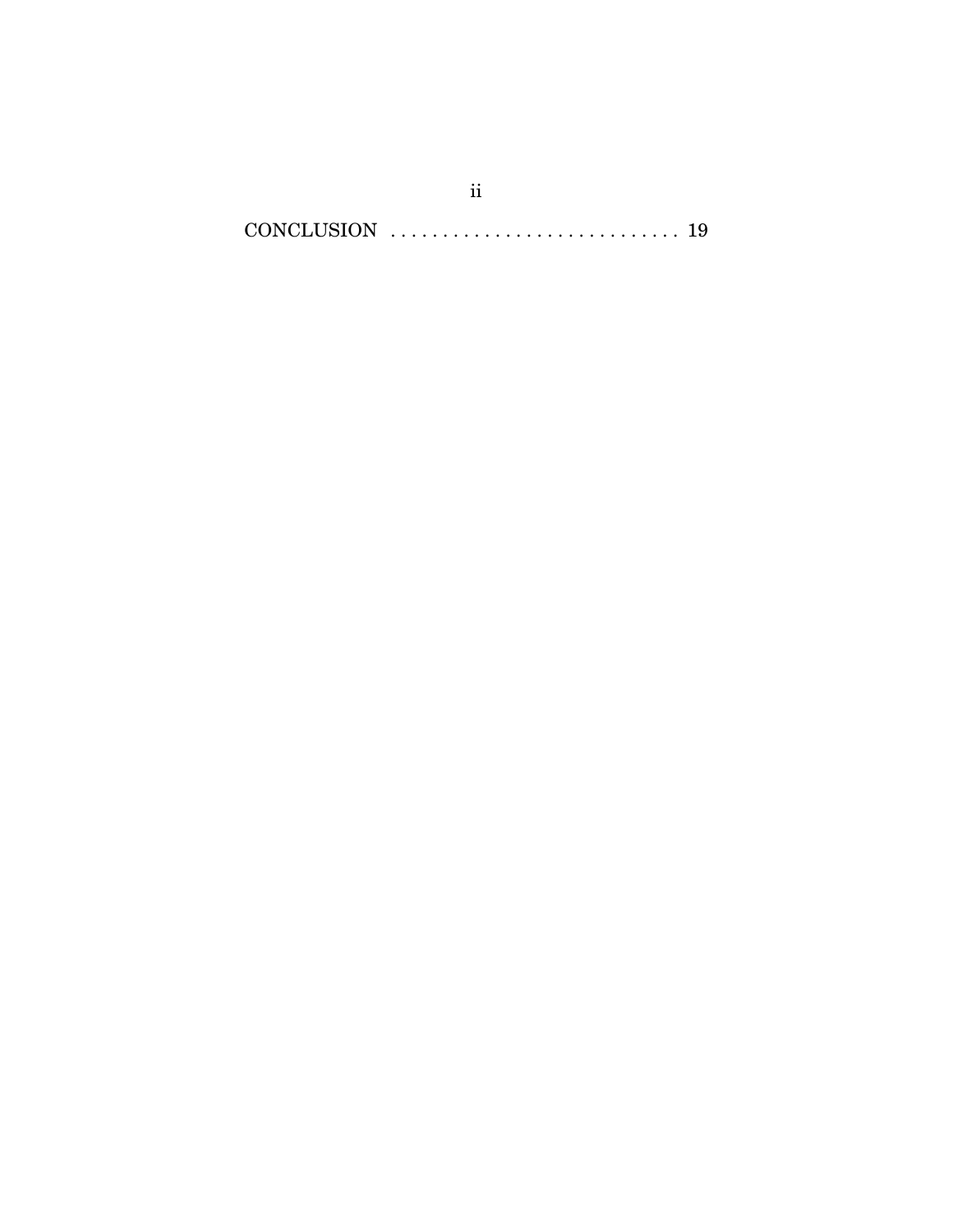# **TABLE OF AUTHORITIES**

# **CASES**

| Alamance Indus., Inc. v. Filene's,                                                                 |
|----------------------------------------------------------------------------------------------------|
| Baker v. Microsoft Corp.,<br>797 F.3d 607 (9th Cir. 2015) $\ldots \ldots \ldots$ 4, 10             |
| Baltimore Contractors v. Bodinger,                                                                 |
| Berger v. Home Depot USA, Inc.,<br>741 F.3d 1061 (9th Cir. 2014) $\ldots$ 10, 17                   |
| Bowe v. first of Denver Mortg. Investors,<br>613 F.2d 798 (10th Cir. 1980)  4                      |
| Camesi v. Univ. of Pittsburgh Med. Ctr.,<br>729 F.3d 239 (3d Cir. 2013)  4, 10, 11                 |
| Catlin v. United States,                                                                           |
| Chamberlan v. Ford Motor Co.,                                                                      |
| Chavez v. Illinois State Police,                                                                   |
| Comcast Corp. v. Behrend,                                                                          |
| Coopers & Lybrand v. Livesay,                                                                      |
| Dalton v. Lee Publications, Inc.,<br>625 F.3d 1220 (9th Cir. 2010) $\ldots \ldots \ldots \ldots$ 2 |

iii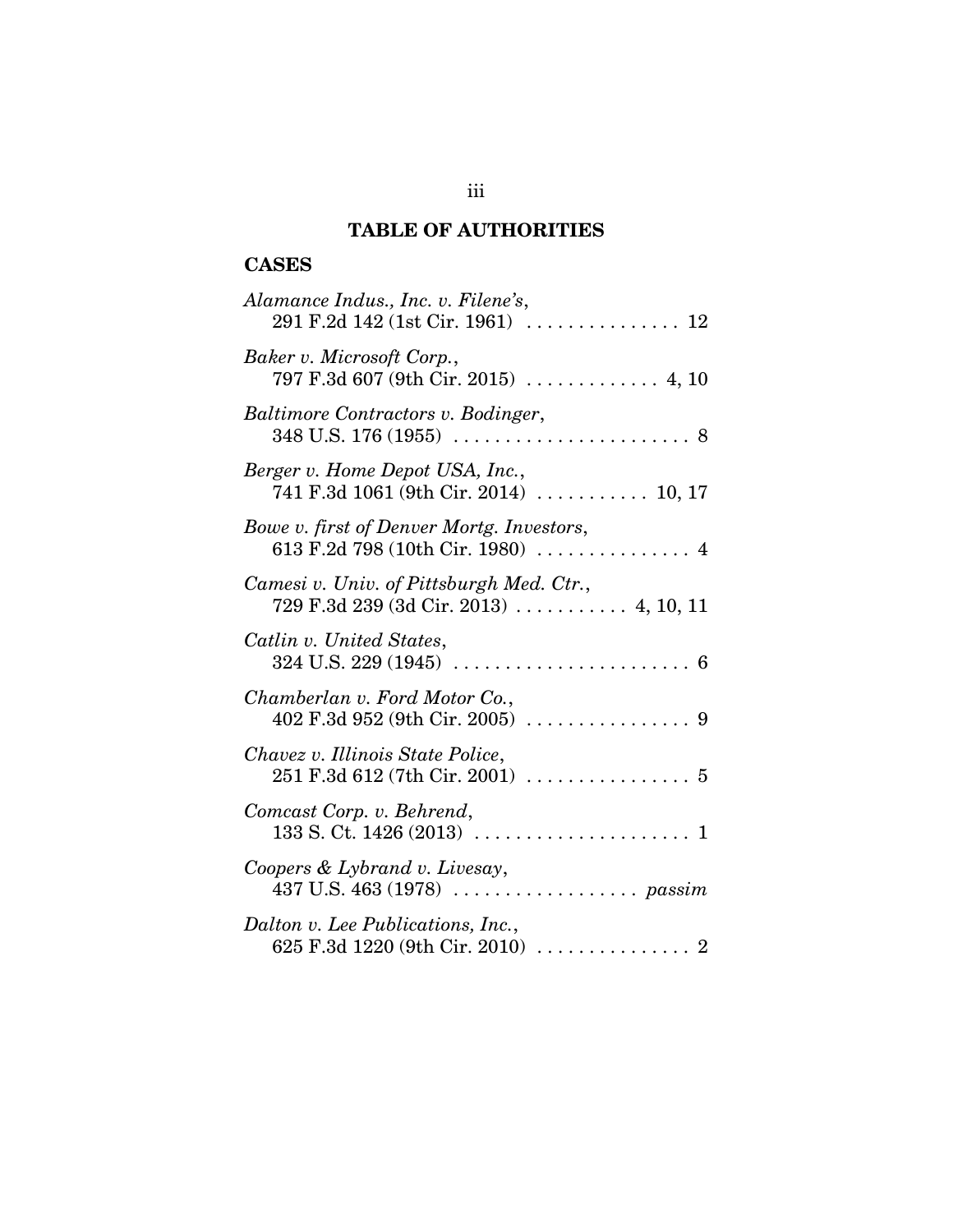| Dannenberg v. Software Toolworks,                                                                                                 |
|-----------------------------------------------------------------------------------------------------------------------------------|
| Deposit Guar. Nat'l Bank v. Roper,                                                                                                |
| Druhan v. Am. Mut. Life,<br>166 F.3d 1324 (11th Cir. 1999) $\ldots \ldots \ldots \ldots 5$                                        |
| Eisen v. Carlisle & Jacquelin,                                                                                                    |
| <i>Fairley v. Andrews,</i>                                                                                                        |
| Filarsky v. Delia,                                                                                                                |
| Firestone Tire & Rubber Co. v. Risjord,<br>$449$ U.S. $368$ (1981) $\ldots \ldots \ldots \ldots \ldots \ldots \ldots$<br>-6       |
| Gary Plastic Packaging Corp. v. Merrill Lynch,<br>Pierce, Fenner & Smith, Inc.,<br>903 F.2d 176 (2d Cir. 1990), cert. denied, 498 |
| Gulfstream Aerospace Corp. v. Mayacamas Corp.,                                                                                    |
| Matter of Rhone-Poulenc Rorer, Inc.,<br>51 F.3d 1293 (7th Cir. 1995) $\ldots$ 15, 16                                              |
| Parkinson v. April Industries, Inc.,<br>520 F.2d 650 (2d Cir. 1975) $\ldots \ldots \ldots \ldots \ldots$ 9                        |
| Parko v. Shell Oil Co.,<br>739 F.3d 1083 (7th Cir. 2014)  15                                                                      |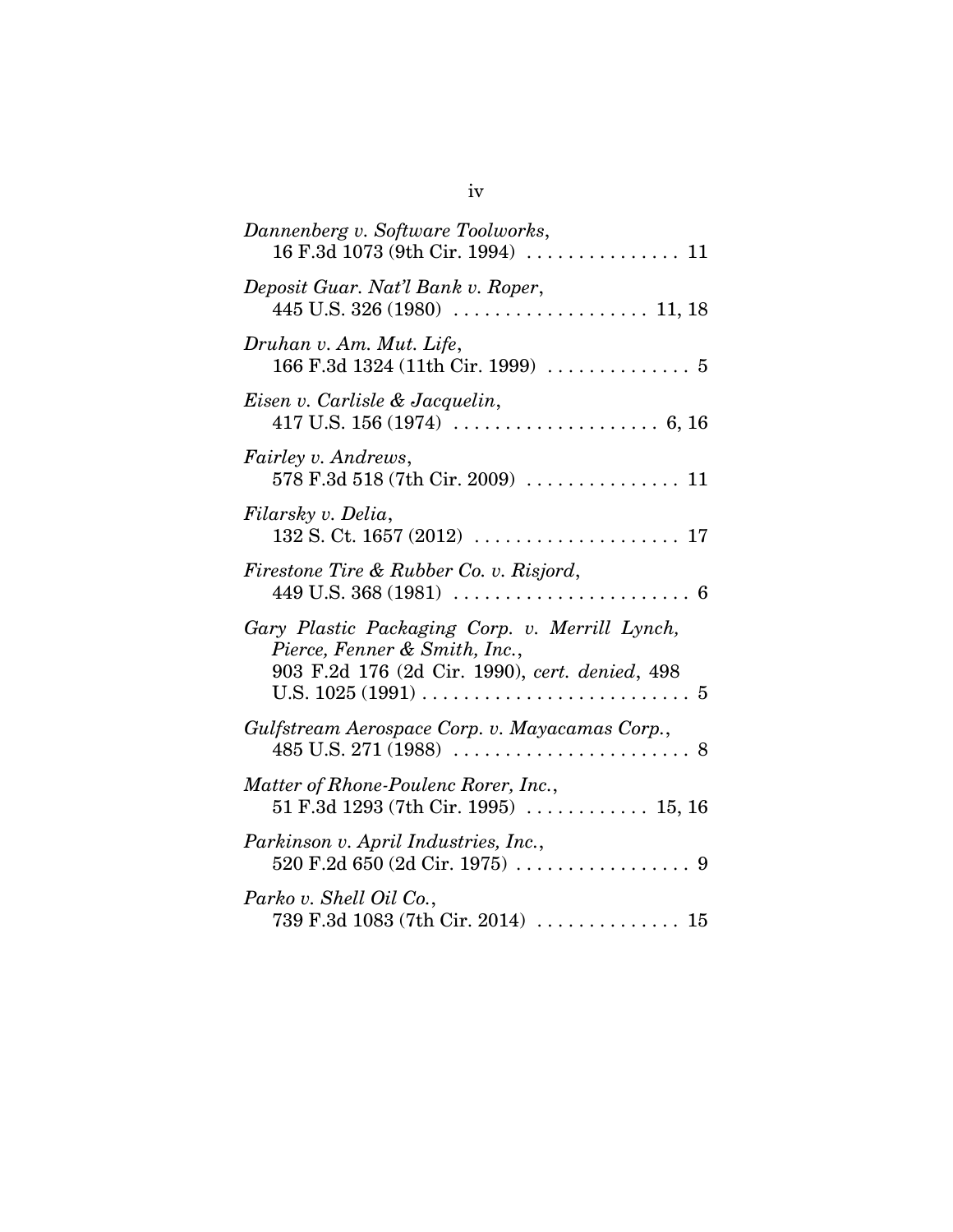| Piper Aircraft Co v. Reyno,                                                                                                               |
|-------------------------------------------------------------------------------------------------------------------------------------------|
| Rhodes v. E.I. DuPont de Nemours & Co.,<br>636 F.3d 88 (4th Cir. 2011), cert. denied, 132 S.                                              |
| Saavedra et al. v. Eli Lilly & Co.,<br>Case No. 2:12:cv-09366 (United States District<br>Court for the Central District of California) 18 |
| Thorogood v. Sears, Roebuck and Co.,<br>547 F.3d 742 (7th Cir. 2008) $\ldots \ldots \ldots \ldots \ldots 15$                              |
| Wal-Mart Stores, Inc. v. Dukes,                                                                                                           |
| <b>STATUTES</b>                                                                                                                           |
|                                                                                                                                           |
|                                                                                                                                           |
|                                                                                                                                           |
| $28 \text{ U.S.C.} \S 1292(e) \ldots \ldots \ldots \ldots \ldots \ldots \ldots \ldots \ldots \ldots \ldots \ldots \ldots$                 |
| $31 \text{ U.S.C.} \$ $3730(b)(1) \ldots \ldots \ldots \ldots \ldots \ldots \ldots \ldots 12$                                             |
| <b>RULES</b>                                                                                                                              |
|                                                                                                                                           |
| Fed. R. Civ. P. 23, Advisory Committee Notes to<br>1998 Amendments, Subdivision $(f)$ 2, 8, 9                                             |
|                                                                                                                                           |
|                                                                                                                                           |
|                                                                                                                                           |
|                                                                                                                                           |

v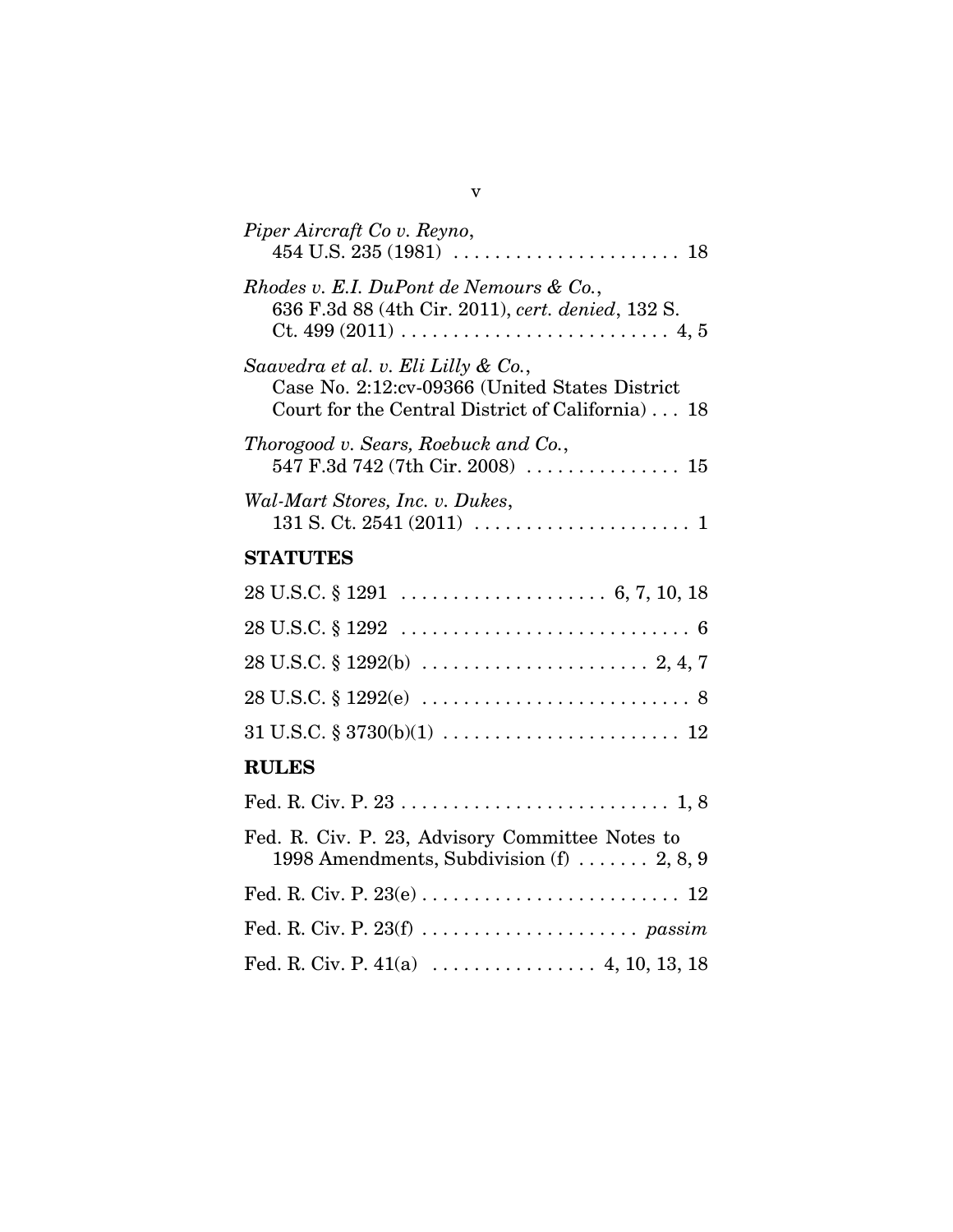# **OTHER AUTHORITIES**

| $5\text{ Moore}, \text{Federal Practice P41.05}$ $(2\text{d ed. }1951)\ldots\ 12$                                                                                                                                       |  |
|-------------------------------------------------------------------------------------------------------------------------------------------------------------------------------------------------------------------------|--|
| Michael B. Barnett, The Plaintiffs' Bar Cannot<br>Enforce the Laws: Individual Reliance Issues<br>Prevent Consumer Protection Classes in<br><i>the Eighth Circuit</i> , 75 Mo. L. Rev. 207 (Winter                      |  |
| Robert G. Bone & David S. Evans, Class<br>Certification and the Substantive Merits, 51<br>Duke L.J. $1251 (2002) \ldots \ldots \ldots \ldots \ldots \ldots \ldots 15$                                                   |  |
| Henry J. Friendly, Federal Jurisdiction: A General                                                                                                                                                                      |  |
| Kenneth S. Gould, 1 J. App. Prac. & Process 309                                                                                                                                                                         |  |
| Christopher A. Kitchen, <i>Interlocutory Appeal of</i><br>Class Action Certification Decisions Under<br>Federal Rule of Civil Procedure 23(f): A Proposal<br>For A New Guideline, Colum. Bus. L. Rev. 231<br>(2004)  14 |  |
| Barry F. McNiel, et. al., Mass Torts and Class<br>Actions: Facing Increased Scrutiny, 167 F.R.D.                                                                                                                        |  |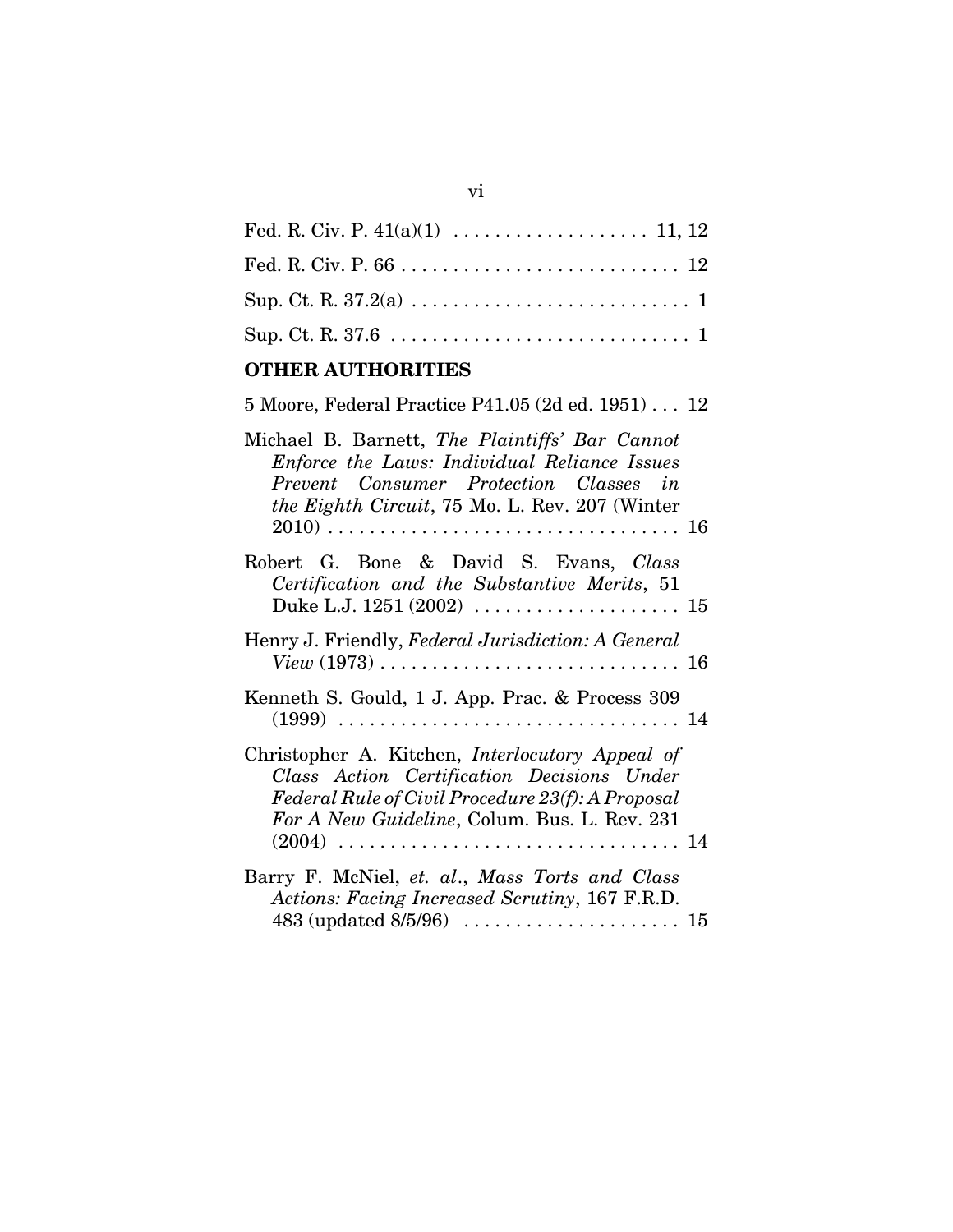| Richard A. Nagareda, Class Certification in the<br>Age of Aggregate Proof, 84 N.Y.U. L. Rev. 97                                                                                        |
|----------------------------------------------------------------------------------------------------------------------------------------------------------------------------------------|
| S. Rep. No. 109-15, 17 20-21 (2005), reprinted in                                                                                                                                      |
| Barry Sullivan & Amy Kobeleski Trueblood, Rule<br>23(f): A Note on Law and Discretion in the<br>Courts of Appeals, 246 F.R.D. 277 (2008)  14                                           |
| Joe Van Acker, Consumers Pulling a Fast One in<br>Cymbalta Case, Eli Lilly Says, Law 360 (October<br>$14, 2015) \ldots \ldots \ldots \ldots \ldots \ldots \ldots \ldots \ldots 17, 18$ |
| Thomas E. Willging & Shannon R. *15 Wheatman,<br>Attorney Choice of Forum in Class Action<br>Litigation: What Difference Does It Make? 81<br>Notre Dame L. Rev. 591 (2006)  15, 16     |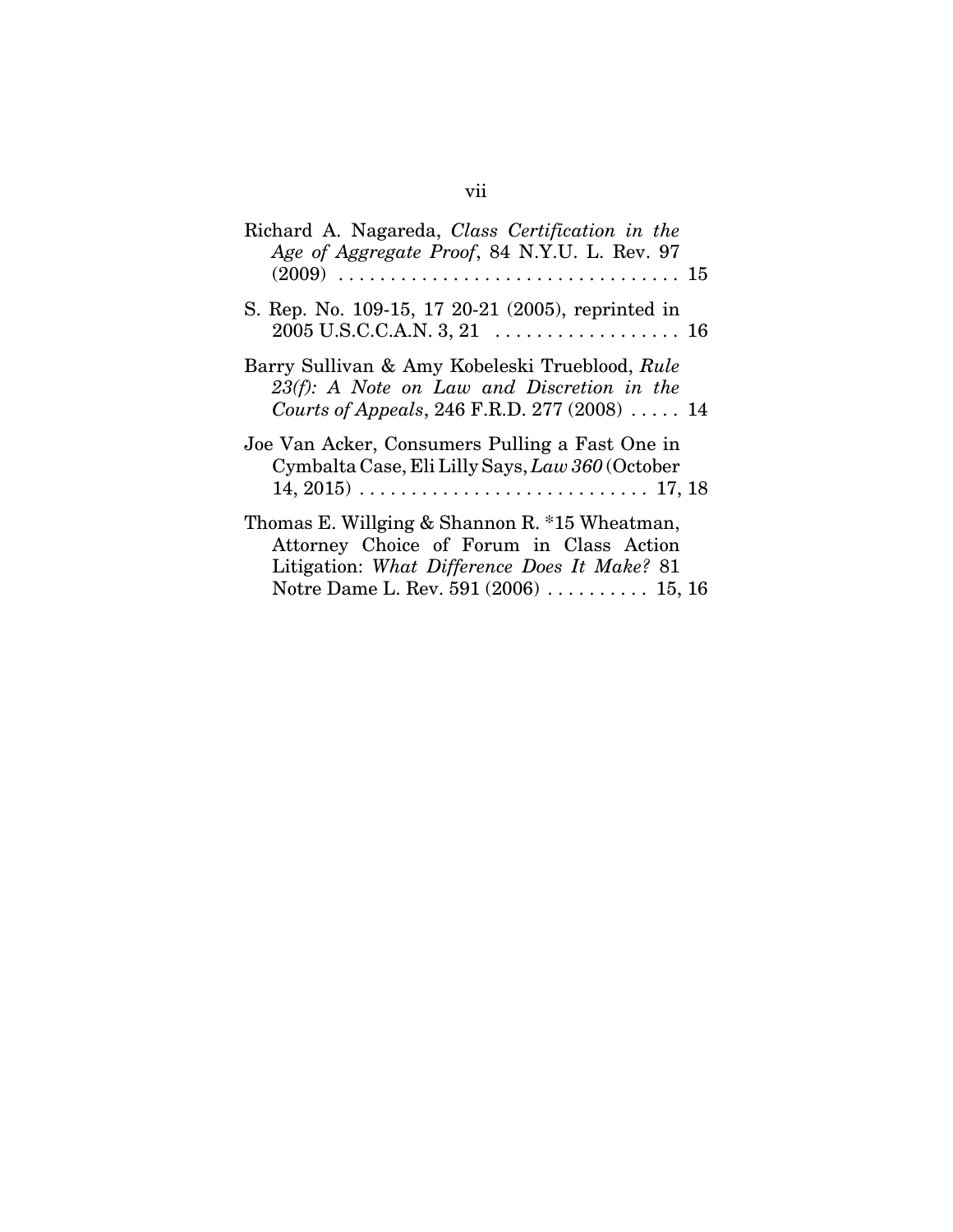### **STATEMENT OF INTEREST OF** *AMICUS CURIAE*<sup>1</sup>

*Amicus curiae* DRI – The Voice of the Defense Bar, is an international organization of more than 22,000 attorneys involved in the defense of civil litigation. DRI is committed to enhancing the skills, effectiveness, and professionalism of defense attorneys. Because of this commitment, DRI seeks to promote the role of defense attorneys, to address issues germane to defense attorneys and their clients, and to improve the civil justice system. DRI has long participated in the ongoing effort to make the civil justice system fairer, more consistent, and more efficient. See http://www.dri.org/About. To promote these objectives, DRI participates as amicus curiae in cases that raise issues important to its membership, their clients, and the judicial system, including a number of cases raising important issues concerning class-action practice. *See, e.g*., *Comcast Corp. v. Behrend*, 133 S. Ct. 1426 (2013); *Wal-Mart Stores, Inc. v. Dukes*, 131 S. Ct. 2541 (2011). This is one of those cases.

When proposed classes fail to satisfy the generally applicable requirements of Federal Rule of Civil Procedure 23 for adjudicating the claims of many different persons at once, class certification is denied.

<sup>&</sup>lt;sup>1</sup> Pursuant to Supreme Court Rule 37.6, amicus curiae states that no counsel for any party authored this brief in whole or in part and that no entity or person, aside from amicus curiae, its members, and its counsel, made any monetary contribution towards the preparation and submission of this brief. Pursuant to Supreme Court Rule 37.2(a), amicus curiae certifies that counsel of record for both petitioner and respondent have, after timely notification, consented to this filing in letters on file with the Clerk's office.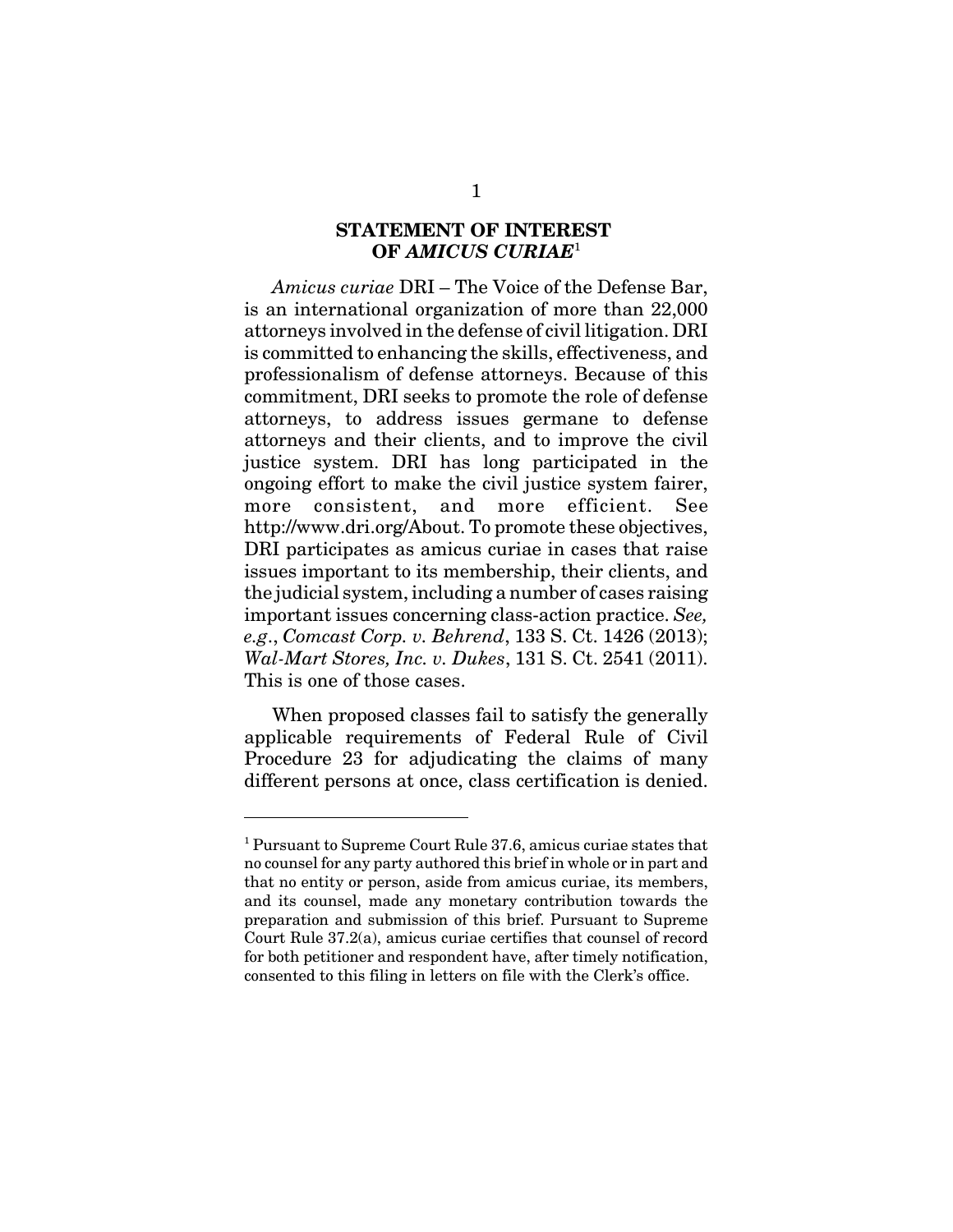Plaintiffs can then petition "for *permission*" to appeal the adverse class certification decision under Rule 23(f), which grants the appellate courts discretion in determining whether to grant interlocutory appellate review of a district court order granting or denying certification. Advisory Committee Note (1998); *Dalton v. Lee Publications*, *Inc*., 625 F.3d 1220, 1221 (Judge O'Scannlain, dissenting) (9th Cir. 2010). DRI has a strong interest in ensuring that the rules of civil procedure are consistently and fairly enforced in order to provide a fair and balanced civil justice system rather than circumvented - as demonstrated in this case – where a class plaintiff who was unsuccessful in seeking Rule 23(f) interlocutory review voluntary dismisses his case with prejudice in order to manufacture finality for purposes of forcing the appellate court to consider the class certification decision at the outset. This tactic is not available to defendants when class certification is granted, and thus results in a one-way avenue for an appeal. And equally problematic, it allows appeals from decisions that fail the test for interlocutory review under Rule 23(f) and 28 U.S.C. § 1292(b). Thus, the Ninth Circuit's decision directly affects the fair, efficient, and consistent functioning of our civil justice system. As such, it is of vital interest to the members of DRI.

DRI has a unique vantage point to help this Court understand the importance of proper adherence to the outer bounds of the appellate courts' jurisdiction over class certification decisions, not only from a legal standpoint, but also from practical and economic standpoints as well. DRI's members regularly must defend their clients against class suits in a wide variety of contexts. Accordingly, DRI, alone and in conjunction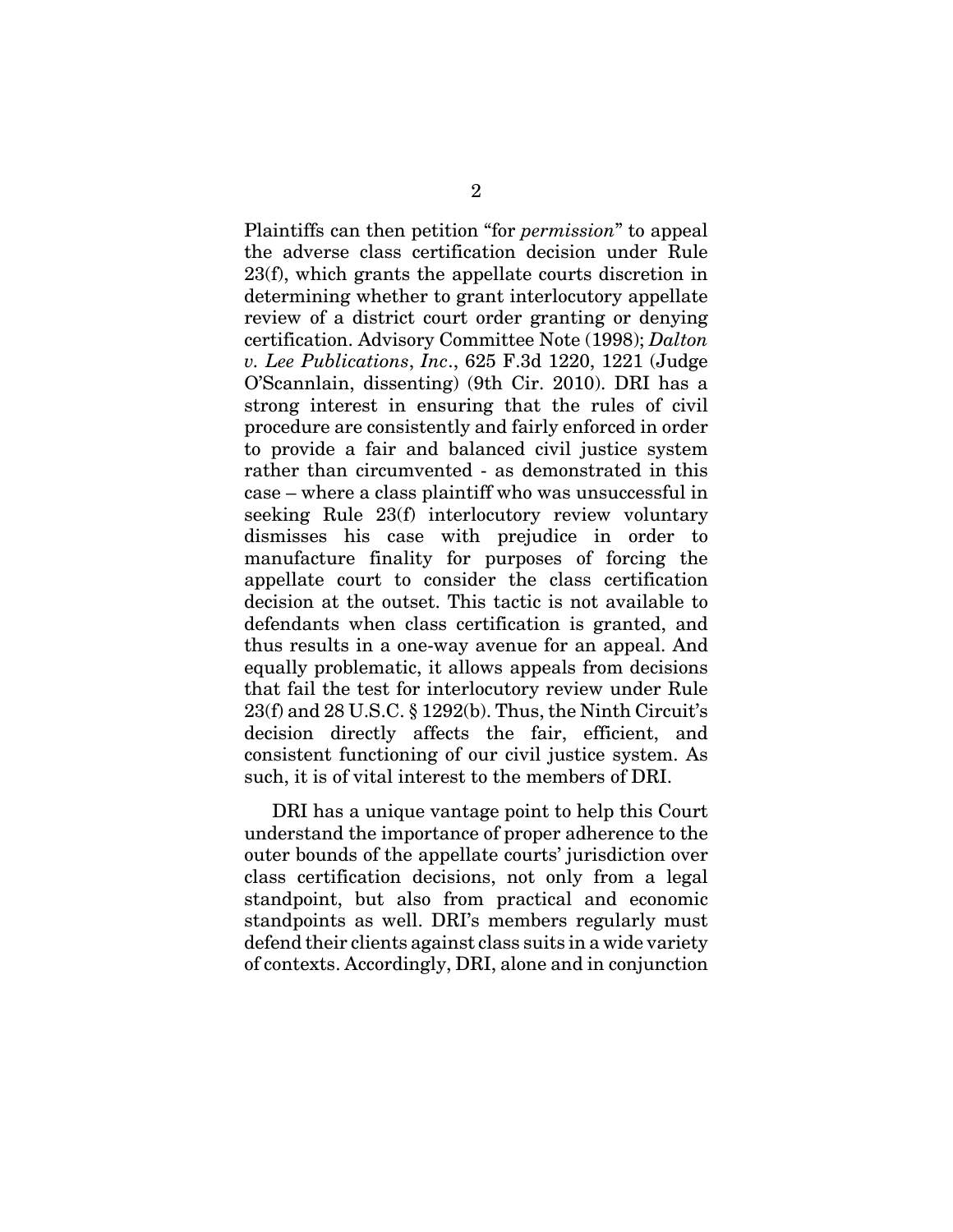with other legal organizations, has conducted seminars studying these lawsuits long before this case. DRI has also compiled a Class Action Compendium, which was designed to provide civil defense lawyers and corporate counsel with an understanding of the intricacies of class action practice and procedure. These and other seminars and writings on class action litigation also reveal DRI's longstanding interest in mass action litigation. DRI has also submitted testimony regarding the federal rules of civil procedure, potential legislation relating to class actions, and other issues arising from class action litigation.

Based on its members' extensive practical experience, DRI is uniquely suited to explain why this Court should take this case to settle the current disagreement between the circuits and announce a rule which adheres to the limits of appellate review of class certification decisions as set forth in Rule 23(f).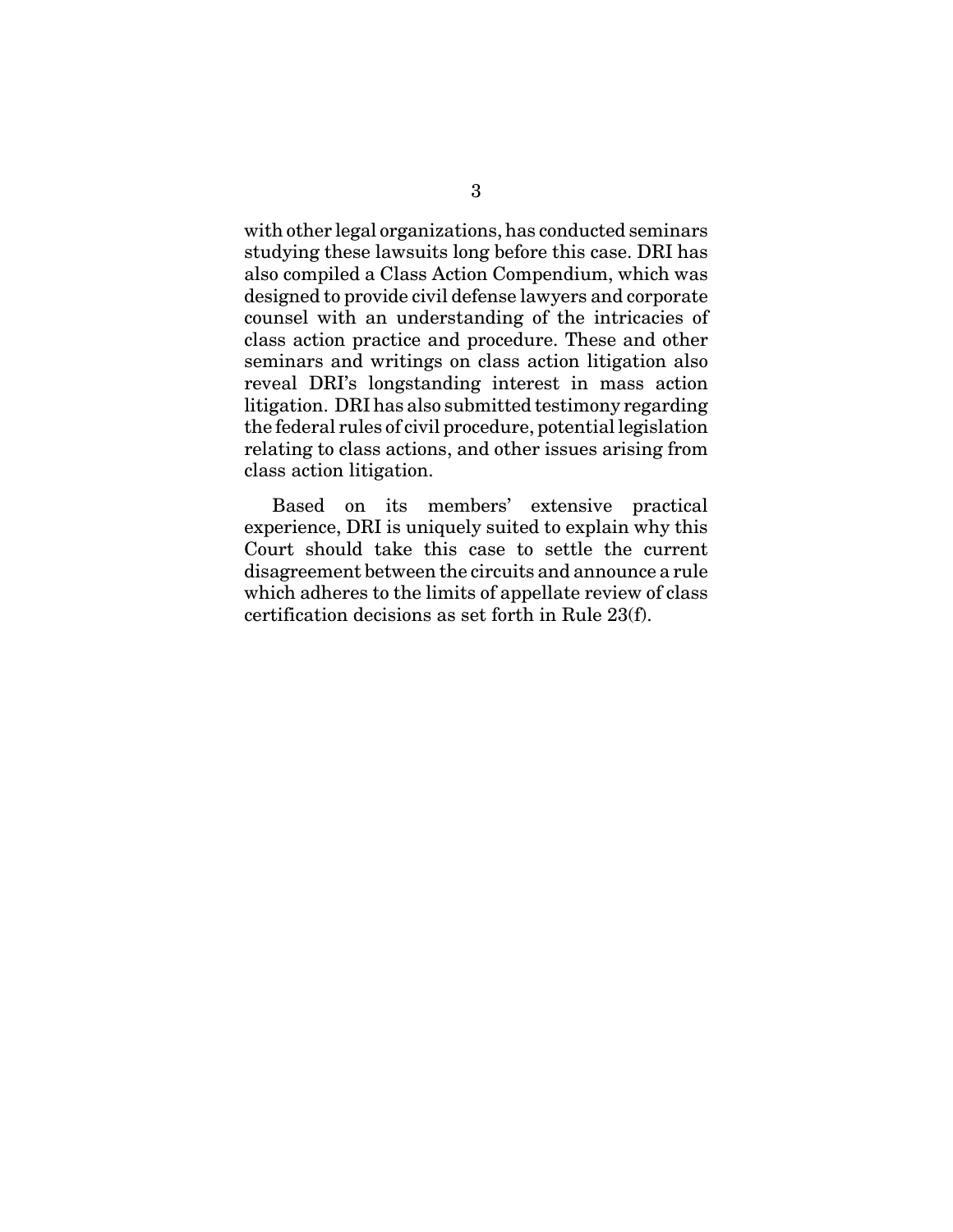#### **SUMMARY OF ARGUMENT**

The Ninth Circuit's decision in this case casts aside fundamental rules and limits of appellate jurisdiction in order to allow class plaintiffs to force an immediate appeal of a class certification denial. Employing a flawed analysis, the Ninth Circuit ruled that class plaintiffs who were previously unsuccessful in obtaining interlocutory appellate review of class certification denial under Federal Rule of Civil Procedure 23(f) can obtain a second chance at an interlocutory appeal of the certification order simply by voluntarily dismissing their case with prejudice under Rule 41(a). *Baker v. Microsoft Corp*., 797 F.3d 607 (9th Cir. 2015). That ruling, which runs afoul of 28 U.S.C. § 1292(b), Federal Rule of Civil Procedure 23(f), and this Court's decision in *Coopers & Lybrand v. Livesay*, 437 U.S. 463 (1978), robs the appellate courts of their discretion to determine what class certification decisions warrant interlocutory appellate review and creates a one-way street for opportunistic plaintiffs looking to force defendants into high –dollar settlement through multiple appeals despite the existence of a meritorious defense.

This Court should grant review to make clear that class plaintiffs may not strong-arm an appellate court to hear a de facto interlocutory appeal from an order denying class certification by voluntarily dismissing their claims with prejudice. This rule maintains a fair and balanced system and is the favored approach of five circuits that addressed the issue. *See*, *Bowe v. first of Denver Mortg. Investors*, 613 F.2d 798 (10th Cir. 1980); *Camesi v. Univ. of Pittsburgh Med. Ctr*., 729 F.3d 239 (3d Cir. 2013); *Rhodes v. E.I. DuPont de*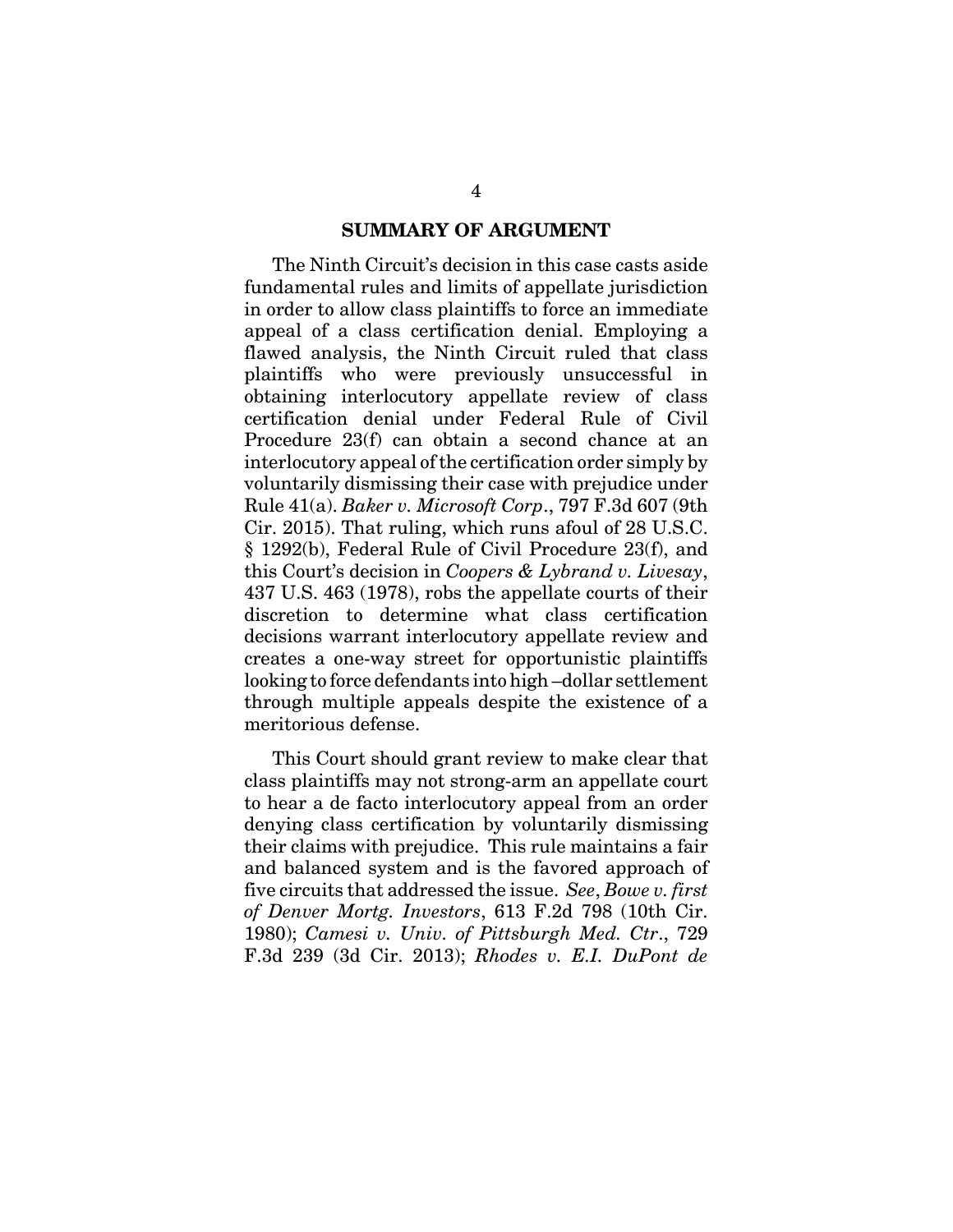*Nemours & Co*., 636 F.3d 88, 100 (4th Cir. 2011), *cert. denied*, 132 S. Ct. 499 (2011); *Chavez v. Illinois State Police*, 251 F.3d 612 (7th Cir. 2001); *Druhan v. Am. Mut. Life*, 166 F.3d 1324 (11th Cir. 1999). However, the Ninth and Second Circuits have adopted the opposite view that such tactics are permissible. *Gary Plastic Packaging Corp. v. Merrill Lynch, Pierce, Fenner & Smith, Inc*., 903 F.2d 176, 178-79 (2d Cir. 1990), *cert. denied*, 498 U.S. 1025 (1991). This Court can resolve the current circuit split by granting review and reversing the Ninth Circuit's decision, reaffirming the principles announced in *Coopers & Lybrand* and properly applied by the circuit majority.

Absent review from this Court, the defense bar will have no way to know the outer bounds of the courts' appellate jurisdiction and therefore will not be able to make informed strategic decisions in defending class suits. The current circuit split renders the status of the law unclear and fosters unpredictability. Further, absent review, class plaintiffs will likely migrate to the two circuits that have upheld this strategy, creating a forum-shopping scenario disfavored by the courts. This Court should grant review to reaffirm its prior pronouncement and clarify that voluntarily dismissing their claims with prejudice does not allow class plaintiffs to force an immediate appeal of a non-final certification order. This comports with Rule 23(f), which makes review of such certification orders purely discretionary. Creative tactics should not allow plaintiffs to eviscerate the discretion vested in the courts under the plain language of the rule. Review is therefore warranted.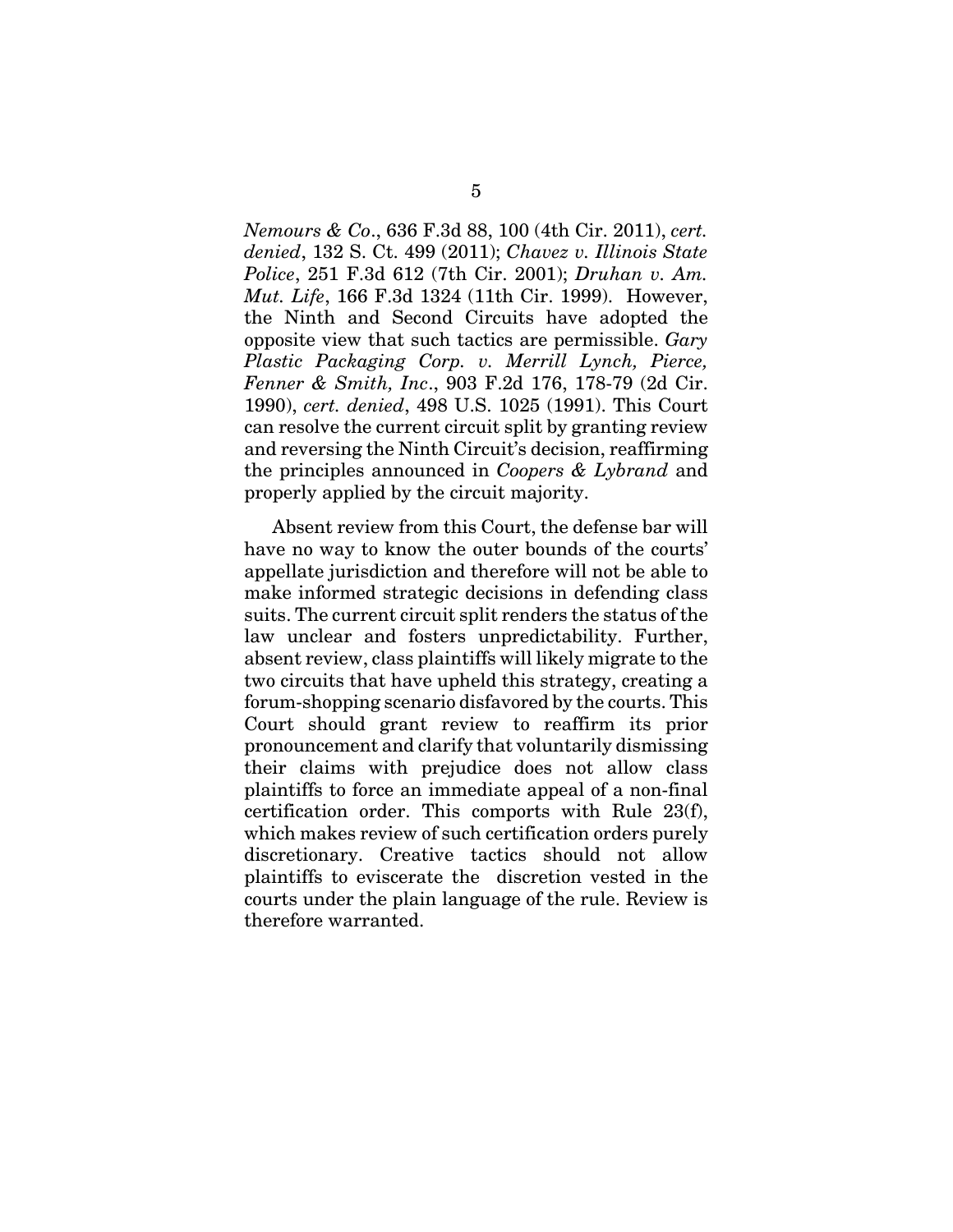#### **ARGUMENT**

**The Court Should Grant Review To Resolve Conflicting Circuit Decisions And Clarify That Class Plaintiffs Cannot Force Appellate Courts To Hear A De Facto Interlocutory Appeal From An Order Denying Class Certification By Voluntarily Dismissing Their Claims With Prejudice**

**A. The Ninth Circuit's decision destroys the discretion given to the appellate courts in Federal Rule of Civil Procedure 23(f) by forcing the courts to review these non-final decisions– many of which have already been once considered and rejected**

Federal appellate jurisdiction generally depends on the existence of a *final* decision "which ends the litigation on the merits and leaves nothing for the court to do but execute the judgment.'" *Catlin v. United States*, 324 U.S. 229, 233 (1945). The finality requirement serves an important purpose: preventing "the debilitating effect on judicial administration caused by piecemeal appeal disposition of what is, in practical consequence, but a single controversy." *Eisen v. Carlisle & Jacquelin*, 417 U.S. 156, 170 (1974). The courts of appeals are statutorily granted jurisdiction to consider appeals "from all final decisions" of the district courts. 28 U.S.C. § 1291. Because "the finality requirement embodied in § 1291 is jurisdictional in nature[, i]f the appellate court finds that the order from which a party seeks to appeal does not fall within the statute, its inquiry is over." *Firestone Tire & Rubber Co. v. Risjord*, 449 U.S. 368, 379 (1981). Limited statutory exceptions to the finality requirement, set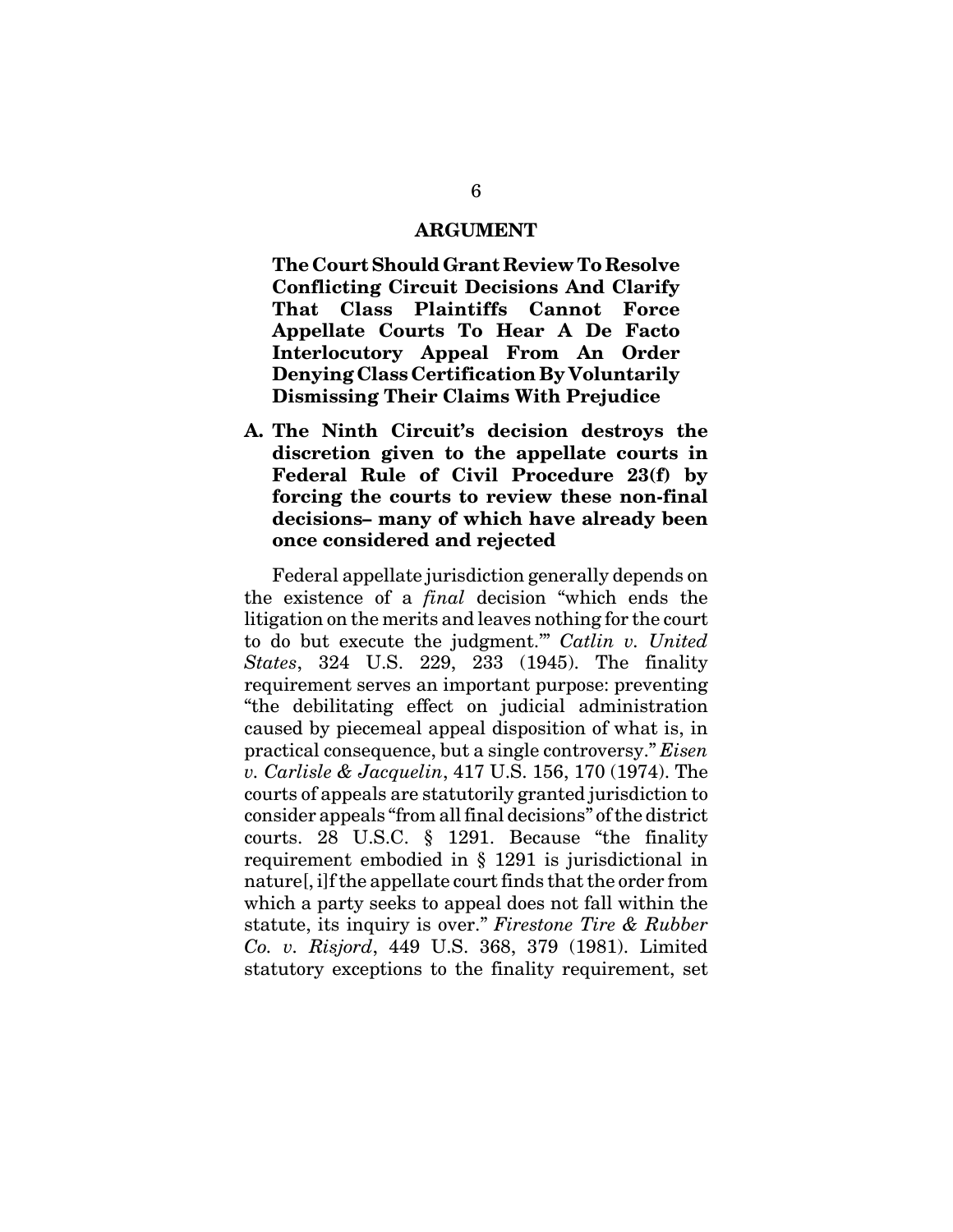forth in 28 U.S.C. § 1292, are typically inapplicable to orders denying class certification, except in the rare case where the district court determines that the order involves a "controlling question of law as to which there is substantial ground for difference of opinion," in which case the courts of appeals have discretion to permit an interlocutory appeal. 28 U.S.C. § 1292(b). This is because "[a]n order refusing to certify, or decertifying, a class does not of its own force terminate the entire litigation because the plaintiff is free to proceed on his individual claim." *Coopers & Lybrand v. Livesay*, 437 U.S. 463, 467 (1978).

In *Coopers & Lybrand*, this Court held that "orders relating to class certification are not independently appealable under § 1291 prior to judgment" – even if the prejudgment order denying class certification would sound the "death knell" of the class action. *Id*. at 470. The "death knell" doctrine "assumes that without the incentive of a possible group recovery the individual plaintiff may find it economically imprudent to pursue his lawsuit to a final judgment and then seek appellate review of an adverse class determination." *Id*. at 469-70. Writing for a unanimous Court, Justice Stevens rejected the death knell doctrine as a means to manufacture finality, announcing that "the fact that an interlocutory order may induce a party to abandon his claim before final judgment is not a sufficient reason for considering it a 'final decision' within the meaning of § 1291." *Id*. at 477. In so doing, the Court recognized that the doctrine creates a one-way street for plaintiffs to obtain appellate jurisdiction of prejudgment orders denying class certification: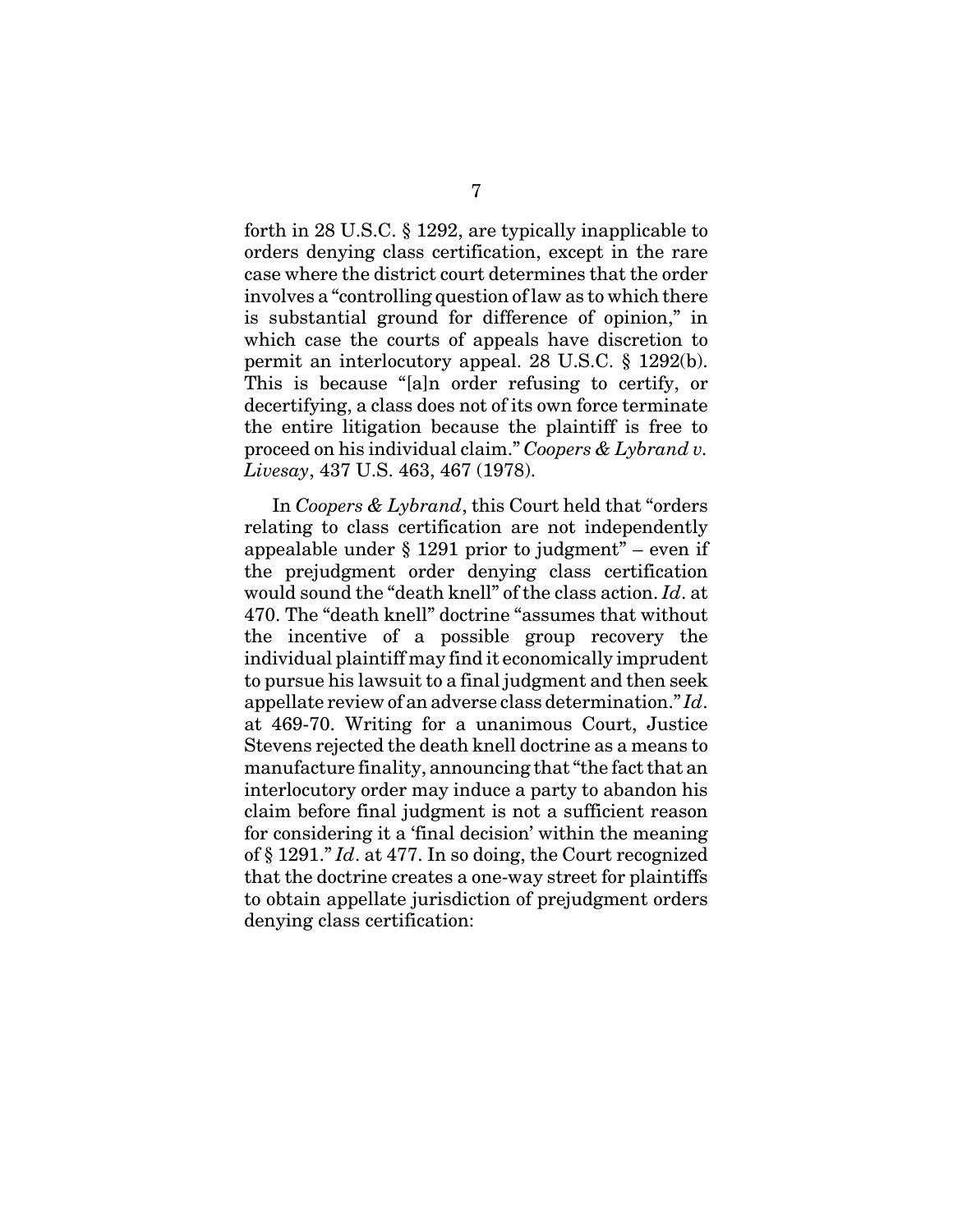First, the doctrine operates only in favor of plaintiffs even though the class issue—whether to certify, and if so, how large the class should be—will often be of critical importance to defendants as well. Certification of a large class may so increase the defendant's potential damages liability and litigation costs that he may find it economically prudent to settle and to abandon a meritorious defense. Yet the Courts of Appeals have correctly concluded that orders granting class certification are interlocutory. Whatever similarities or differences there are between plaintiffs and defendants in this context involve questions of policy for Congress.

*Id.* at 476. The Court was therefore mindful that any "choices" concerning whether to extend or reduce jurisdiction "falls in the legislative domain." *Baltimore Contractors v. Bodinger*, 348 U.S. 176, 181 (1955), overruled other gds, *Gulfstream Aerospace Corp. v. Mayacamas Corp*., 485 U.S. 271 (1988).

After *Coopers & Lybrand*, Congress enacted 28 U.S.C. § 1292(e), which authorized the Supreme Court to "prescribe rules…to provide for an appeal of an interlocutory decision to the courts of appeals that is not otherwise provided for…" The Supreme Court's response in the class action context was to adopt Federal Rule of Civil Procedure 23(f), which authorizes a court of appeals to permit a timely "appeal from an order granting or denying class-action certification[.]" Fed. R. Civ. P. 23(f). *Id*. The Advisory Committee Notes to Rule 23(f) make clear that the drafters intended the courts of appeals to enjoy discretion to grant or deny permission to appeal "based on any consideration the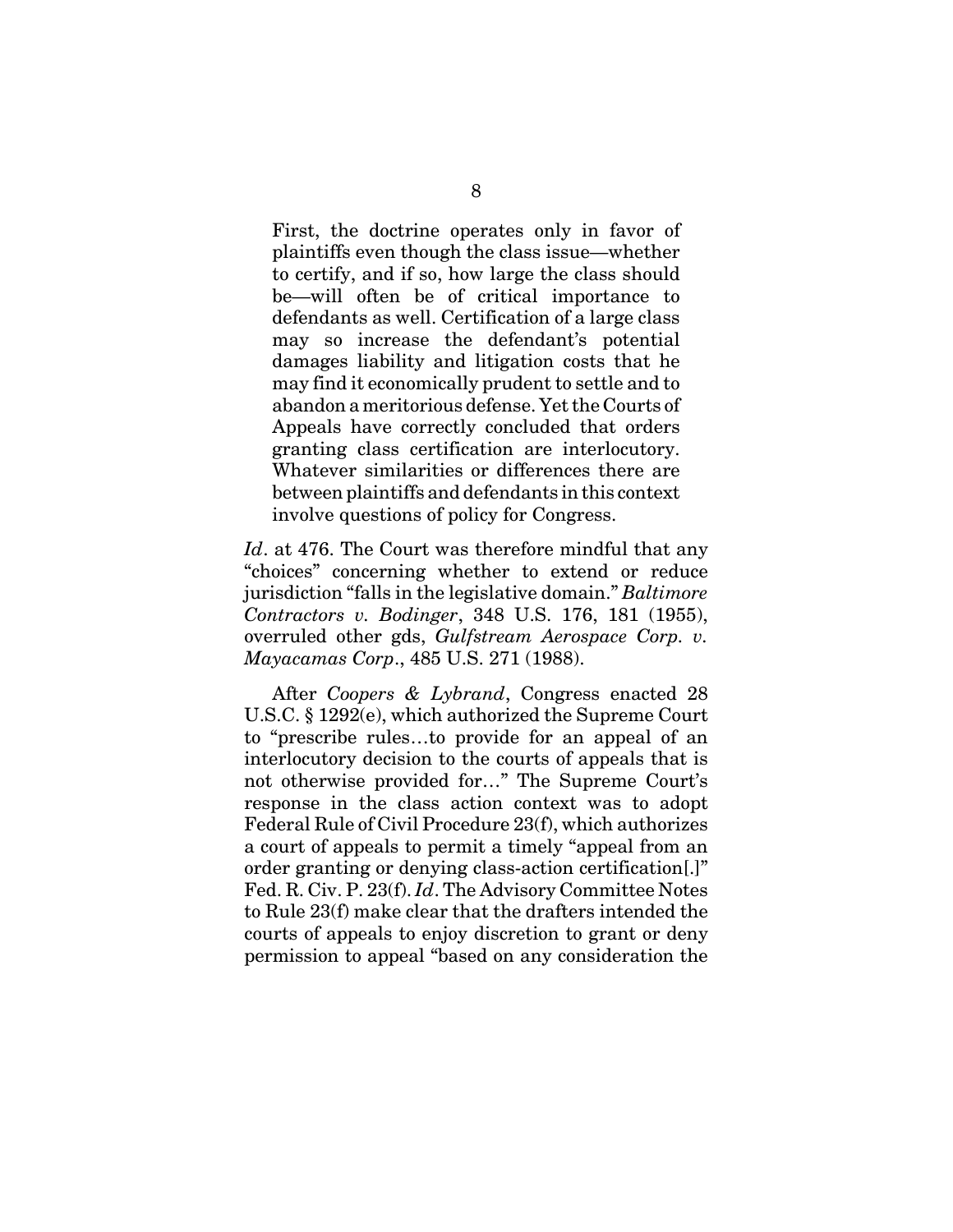court of appeals finds persuasive." Fed. R. Civ. P. 23, Advisory Committee Notes to 1998 Amendments, Subdivision (f).

The Ninth Circuit's decision runs directly afoul of Rule 23(f) and the discretion given to the courts of appeals to grant interlocutory review of class certification orders. As the Ninth Circuit itself has observed, "the drafters [of Rule 23(f)] intended interlocutory appeal to be the exception rather than the rule." *Chamberlan v. Ford Motor Co*., 402 F.3d 952, 959 (9th Cir. 2005). But the Ninth Circuit's decision directly contradicts its prior recognition that "petitions for Rule 23(f) review should be granted sparingly." *Id*. Perhaps best explained in *Coopers & Lybrand*, the Ninth Circuit's decision "thrusts appellate courts indiscriminately into the trial process and thus defeats one vital purpose of the final-judgment rule-'that of maintaining the appropriate relationship between the respective courts. . . [a] goal, in the absence of most compelling reasons to the contrary, is very much worth preserving.'" *Coopers & Lybrand*, *supra* at 476, quoting *Parkinson v. April Industries, Inc*., 520 F.2d 650, 654 (2d Cir. 1975). The rule adopted by the Ninth Circuit completely erodes this balance by permitting non-final decisions to act as final decisions through strategic appeal tactics – tactics rejected by this Court. 437 U.S. at 476-77.

In short, the Ninth Circuit's ruling in this case distorts the carefully-calibrated balance of Rule 23(f) by eliminating all discretion granted to the courts of appeals to determine those select class certification decisions that warrant interlocutory review. It does so by allowing class plaintiffs to invoke the voluntary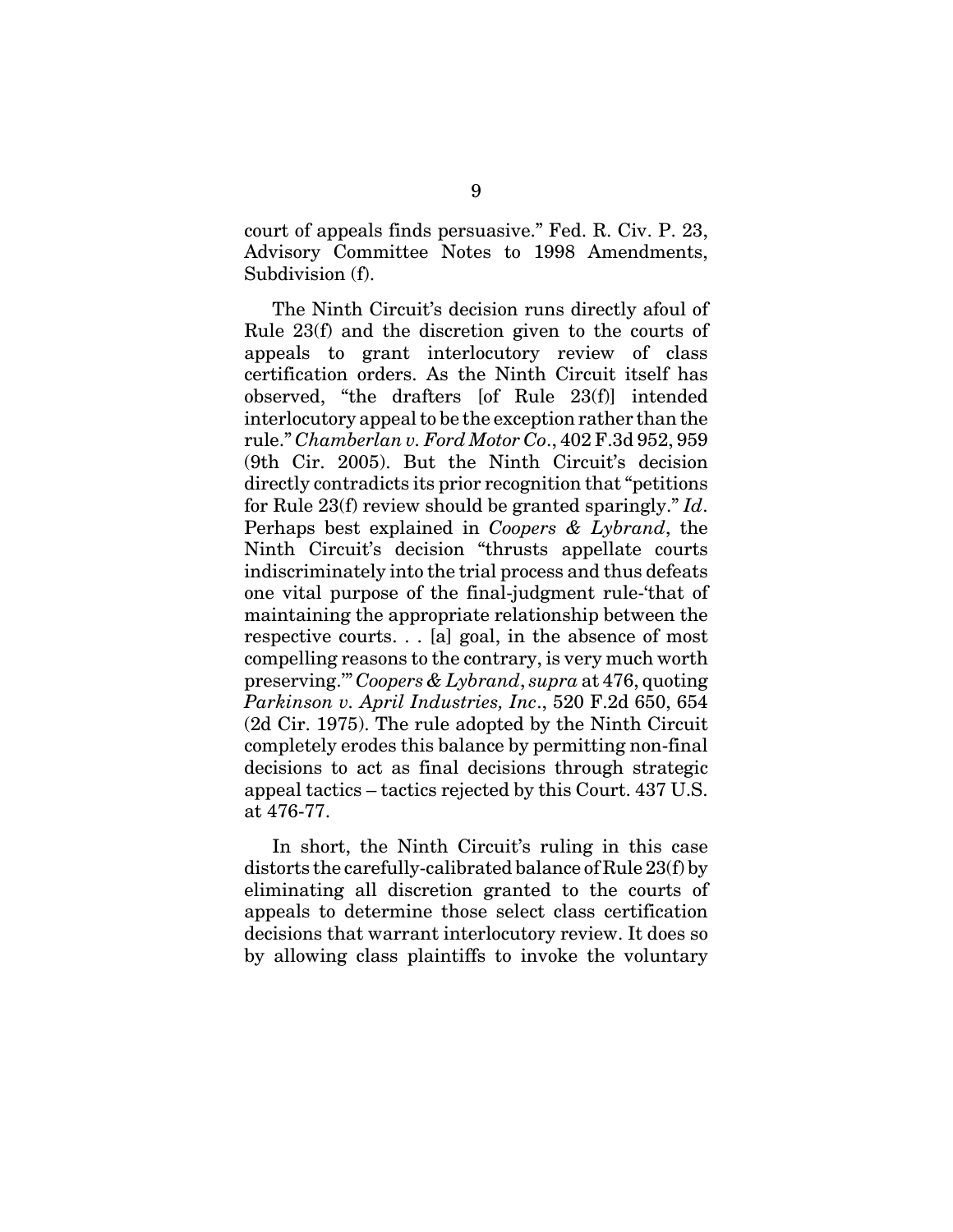dismissal rule, Fed. R. Civ. P. 41(a), to "manufacture" finality by stipulating to dismiss their claims with prejudice and forcing an appeal of the class certification decision. *Baker v. Microsoft Corp*., 797 F.3d 607 (9th Cir. 2015). In the Ninth Circuit's view, class plaintiffs can invoke the court of appeals' jurisdiction under § 1291 "because a dismissal of an action with prejudice, even when such dismissal is the product of a stipulation, is a sufficiently adverse – and thus appealable – final decision." *Id*. at 612, quoting *Berger v. Home Depot USA, Inc.*, 741 F.3d 1061, 1065 (9th Cir. 2014). The Ninth Circuit's decision makes no attempt to limit the circumstances under which plaintiffs can force jurisdiction upon the appellate court, even though the plaintiffs in that case were previously unsuccessful in seeking interlocutory appellate review under Rule 23(f). *Baker*, *supra*, at 611.

### **B**. **The Ninth Circuit's decision is inconsistent with traditional understandings of the effect of a voluntary dismissal with prejudice**

This Court should grant review to consider and reverse the Ninth Circuit's decision. Class plaintiffs must not be permitted to manufacture finality and force an immediate appeal of an order denying class certification simply by voluntarily dismissing their claims with prejudice. The very core of the Ninth Circuit's position "reflects a fundamental misunderstanding of the nature of a dismissal with prejudice." *Camesi v. Univ. of Pittsburgh Med. Ctr.*, 729 F.3d 239, 247 (3d Cir. 2013). Once a plaintiff voluntarily dismisses his or her claims with prejudice, those claims "are gone forever" – in other words, "not reviewable" by the appellate court and not permitted to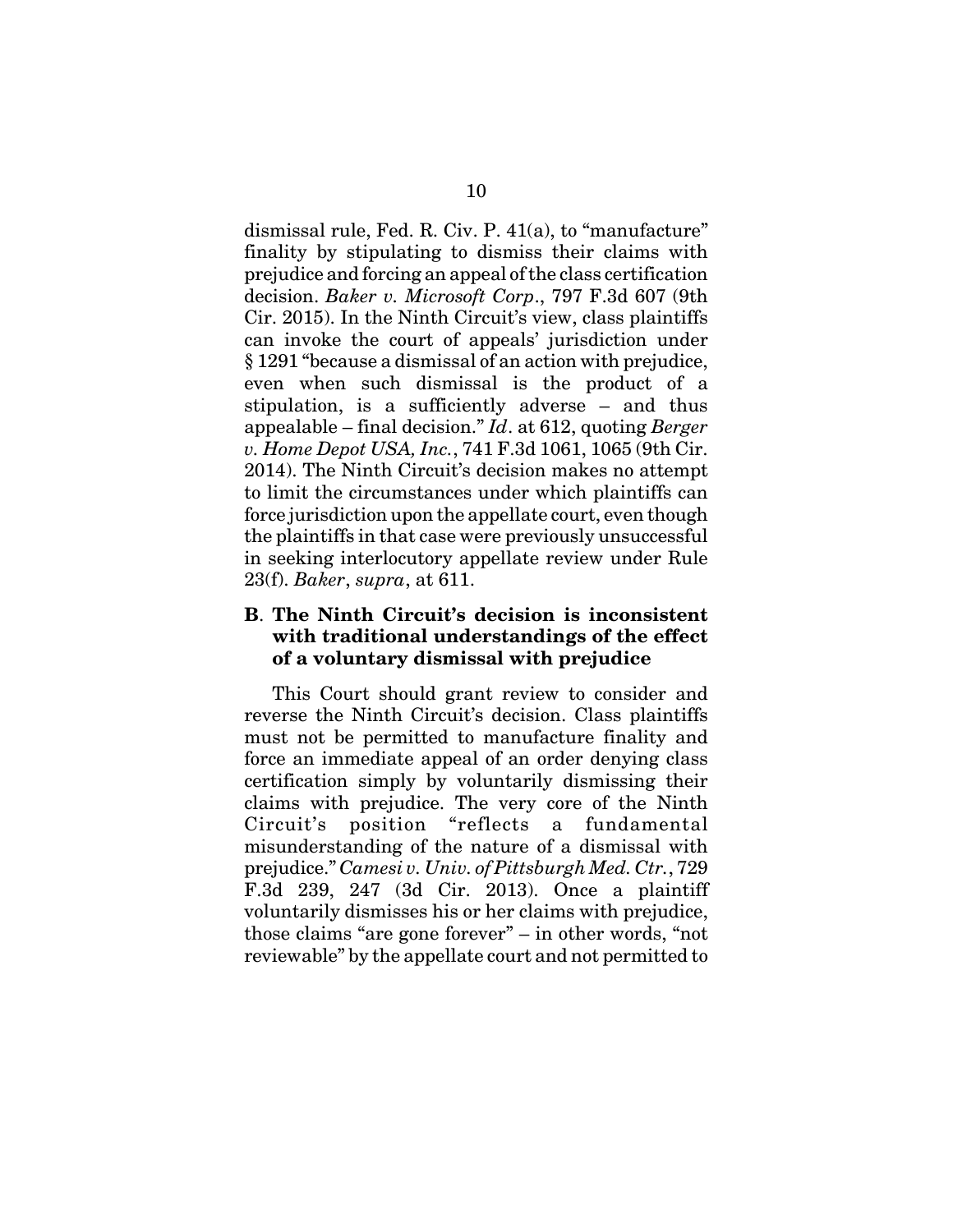be "recaptured at the district court level." *Id*., citing *Fairley v. Andrews*, 578 F.3d 518, 522 (7th Cir. 2009) and *Dannenberg v. Software Toolworks*, 16 F.3d 1073, 1077 (9th Cir. 1994). This comports with the rule that a party must be "aggrieved" by a district court judgment or order in order to have standing to appeal*. Deposit Guar. Nat'l Bank v. Roper*, 445 U.S. 326, 333 (1980). In its simplest terms, appellate review is reserved for a losing party seeking reversal of an adverse decision. It is not intended to be used by a plaintiff who has gripes with an interlocutory ruling but nonetheless agrees to dismiss his own case with prejudice. In that situation, the plaintiff is no longer an "aggrieved party" entitled to obtain appellate review.

Parties regularly dismiss counts of a complaint, theories of the case, or entire complaints on a voluntary basis. Federal Rule of Civil Procedure  $41(a)(1)$ expressly allows for this. However, the traditional understanding is that once a plaintiff has done so, he cannot obtain subsequent appellate review of those abandoned theories. And even if a plaintiff does attempt to appeal, the appellate court will affirm on the grounds of waiver or abandonment of the issues via the voluntarily dismissal with prejudice. Allowing an appeal to proceed under this scenario – as the Ninth Circuit's decision does –will undermine the rule of law, causing grave confusion to litigants trying to resolve and termination litigation as to some theories or issues, and resulting in increased appellate litigation asking courts to overturn dismissals entered into by agreement.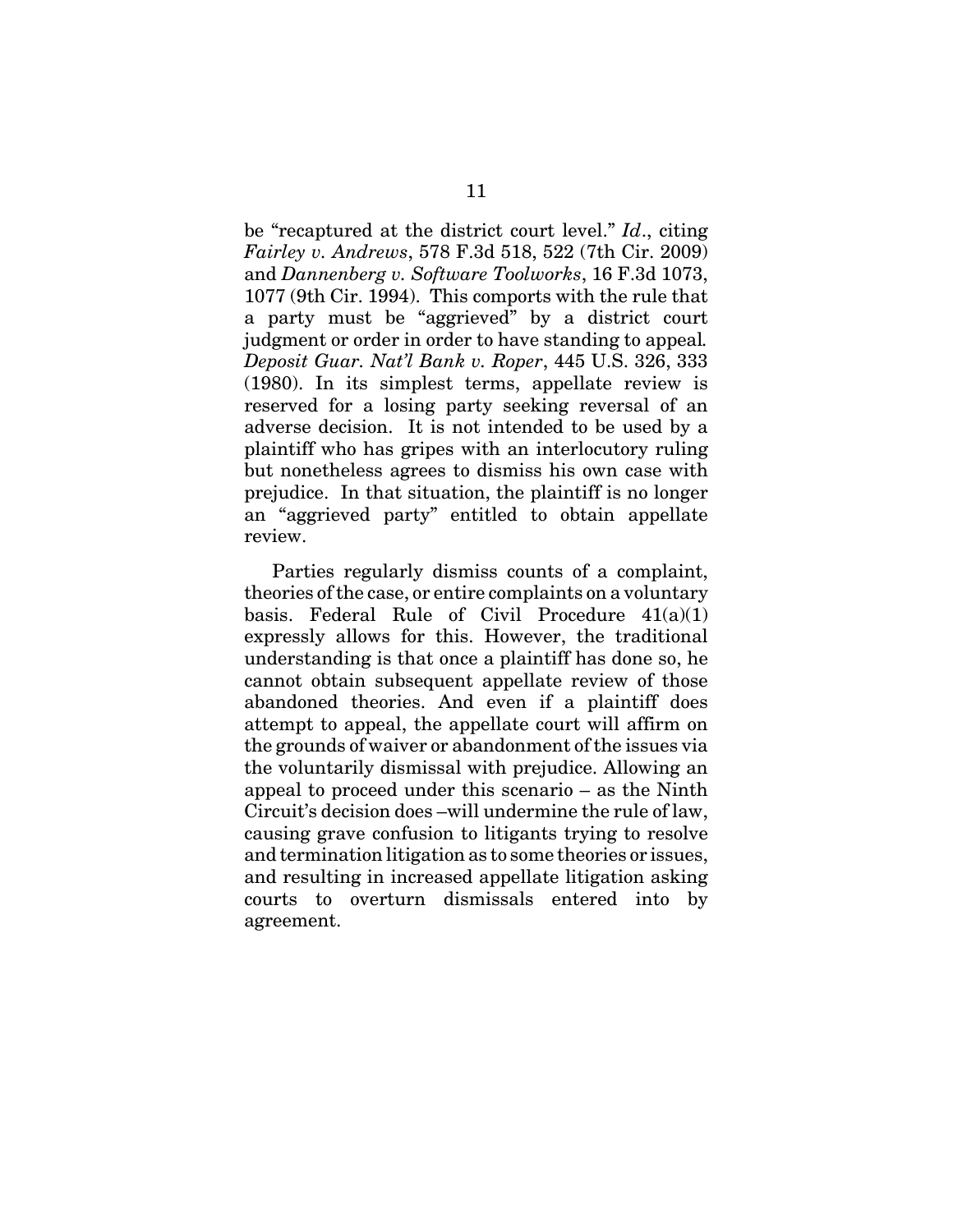This will turn the concept of voluntary dismissals on its head and require increased court intervention. Already, in some contexts– including if a class has been certified – court approval is required for a voluntary dismissal under Rule  $41(a)(1)$ . See, e.g., Fed. R. Civ. P. 23(e) (requiring court approval for voluntary dismissal of "[t]he claims, issues, or defenses of a certified class"); Fed. R. Civ. P. 66 (requiring a court order to dismiss any action in which a receiver has been appointed); 31 U.S.C.  $\S$  3730(b)(1) (plaintiffs cannot dismiss an action brought under the False Claims Act unless "the court and the Attorney General give written consent to the dismissal and their reasons for consenting."). The primary purpose of requiring a court order in such circumstances is "to prevent voluntary dismissals which unfairly affect the other side, and to permit the imposition of curative conditions." *Alamance Indus., Inc. v. Filene's*, 291 F.2d 142, 146 (1st Cir. 1961), citing 5 Moore, Federal Practice P41.05 (2d ed. 1951). Stated another way, while the voluntary dismissal mechanism serves several laudable goals – including saving the courts and parties time and money and aiding in the efficient operation of the civil justice system – it can undermine the legal system if used as a mere tool to obtain an appeal of a non-final issue that was decided prior to the agreement to voluntarily dismiss the case. This is precisely what the Ninth Circuit's decision accomplishes.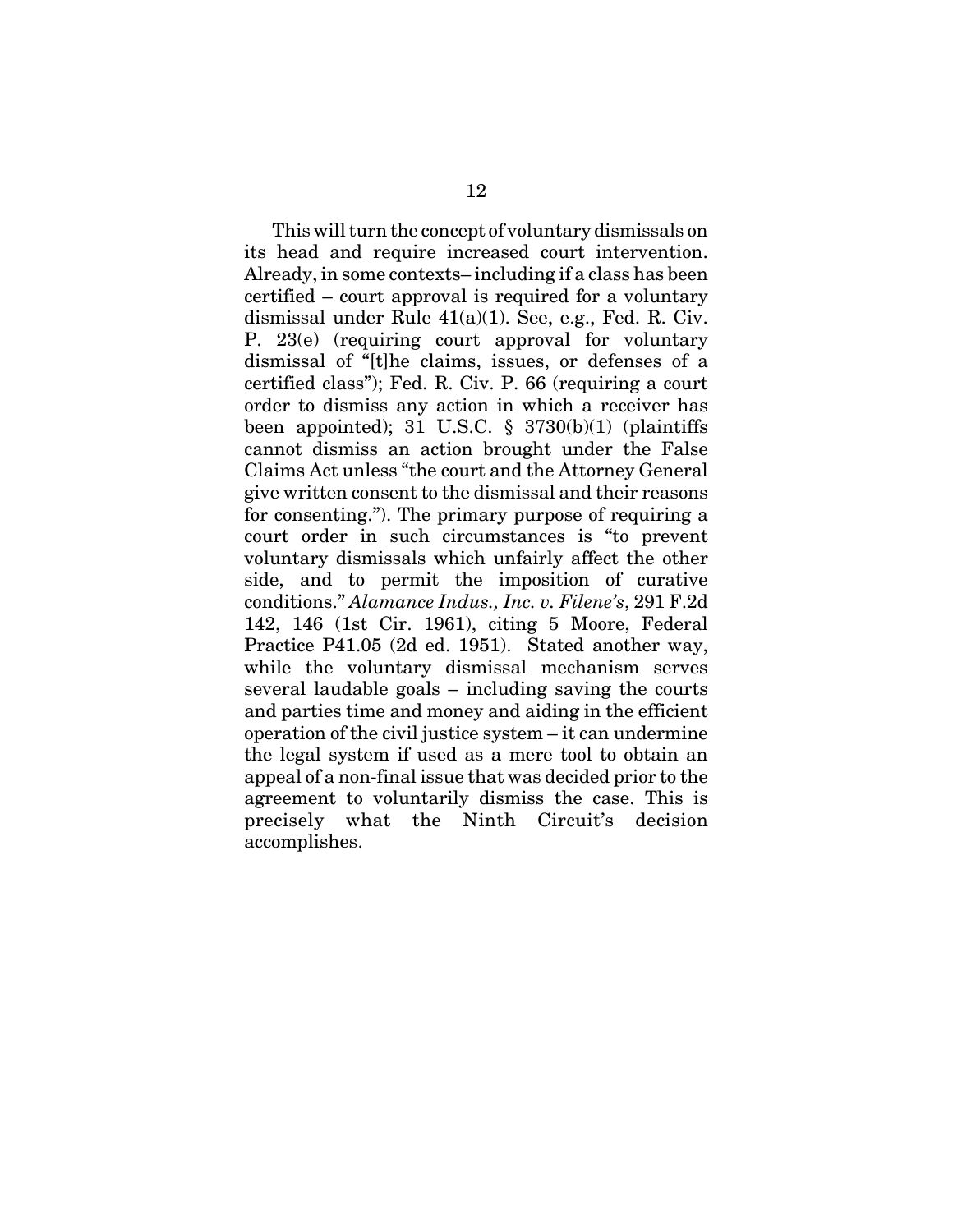### **C. The appeal tactic permitted by the Ninth Circuit inures only to the benefit of class plaintiffs and distorts the balance of the civil justice system by placing unfair pressures on defendants**

The need for this Court's review is underscored by the practical ramifications of the Ninth Circuit's decision on the businesses and individuals DRI's members regularly defend in class suits. The decision turns class action rules on their head and imposes economic and other improper strains on defendants. It does so in two major ways:

First, the Ninth Circuit's decision creates a one way-street which "operates only in favor of plaintiffs[.]" *Coopers & Lybrand*, *supra*, at 476. It is well-settled that only plaintiffs can opt to voluntarily dismiss their cases under Rule 41(a). Defendants have no such right; they can only be dismissed by the plaintiff or the court. However, the certification issue "will often be of critical importance to defendants as well." *Id.* In short, "[c]ertification of a large class may so increase the defendant's potential damages liability and litigation costs that he may find it economically prudent to settle the case and to abandon a meritorious defense." *Id*. Accordingly, the Ninth Circuit's decision gives class plaintiffs a procedural "leg up" in that it allows them to immediately appeal an order denying class certification, but disallows defendants from appealing an order certifying a class unless the court of appeals exercises its discretion under Rule 23(f) to consider the appeal on an interlocutory basis.

The fairer rule, and the one Amicus Curiae urges this Court to adopt, is that both plaintiffs *and*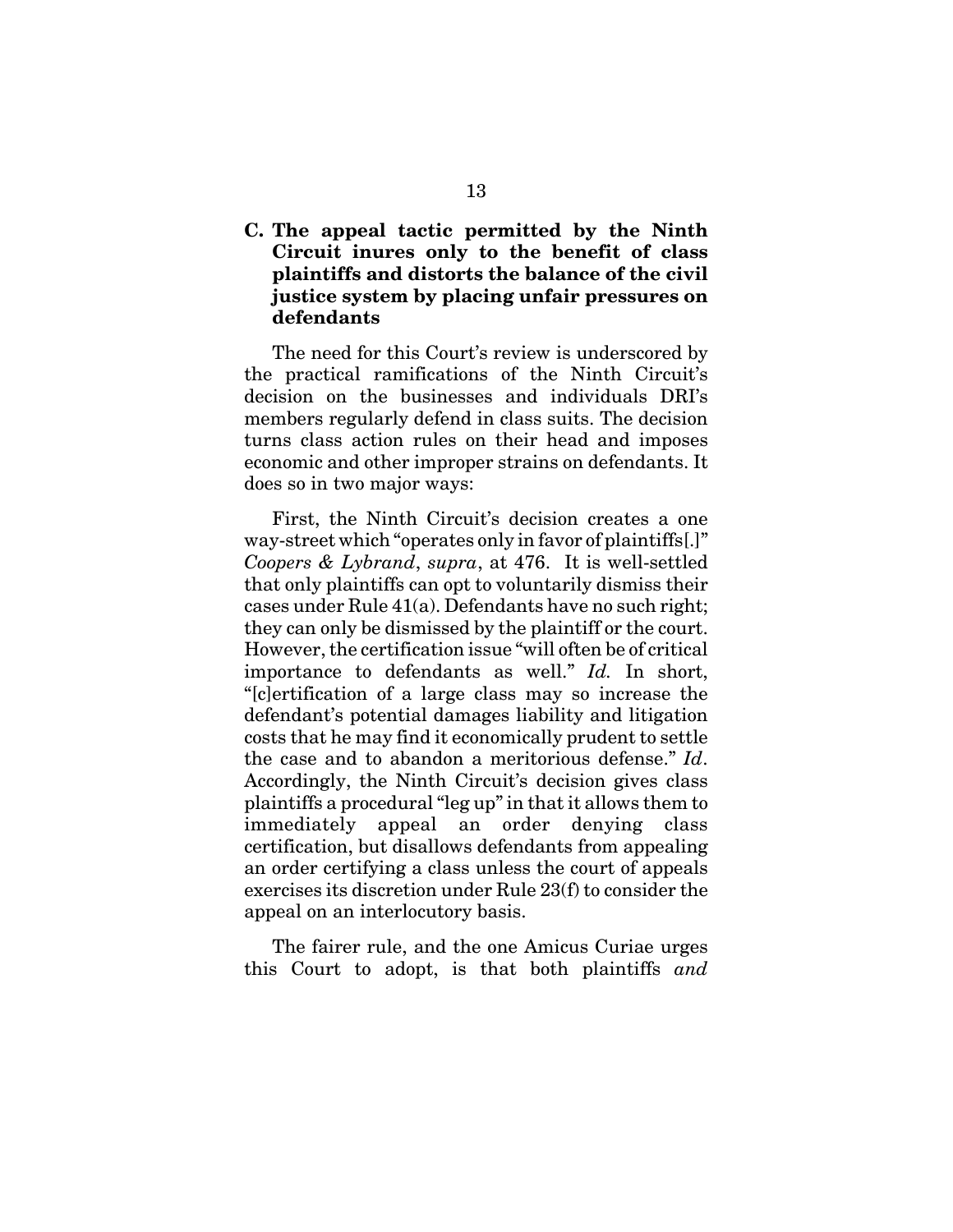defendants seeking review of a class certification decision before entry of a final judgment must proceed under Rule 23(f). If the court of appeals declines to exercise its discretionary jurisdiction under Rule 23(f), then there will be no appellate review of the certification decision – at least not until the district court issues a final decision. This puts class plaintiffs and defendants on a level playing field and restores the equity component built into Rule 23(f), which allows appeals "from an order granting *or* denying class-action certification under this rule…" Fed. R. Civ. P. 23(f) (emphasis added).

Second, the realized threat of not one, but two bites at the proverbial appellate apple (exemplified here, where the class plaintiffs first sought and were denied interlocutory appellate review under Rule 23(f) and then voluntarily dismissed their claims with prejudice and took an appeal) will force defendants into highdollar settlements even if a meritorious defense exists. Even in the ordinary course, the grant or denial of a motion for class certification is a defining moment in the class action. Barry Sullivan & Amy Kobeleski Trueblood, *Rule 23(f): A Note on Law and Discretion in the Courts of Appeals*, 246 F.R.D. 277, 278 (2008) ("Arguably, the most critical stage in a class action is the point at which the court decides whether to certify the class."); Christopher A. Kitchen, *Interlocutory Appeal of Class Action Certification Decisions Under Federal Rule of Civil Procedure 23(f): A Proposal For A New Guideline*, Colum. Bus. L. Rev. 231, 232 (2004) ("A court's decision whether to certify a class is often the decisive moment in a class action…."); Kenneth S. Gould, 1 J. App. Prac. & Process 309, 312 (1999) ("The decision is often crucial….[it] can have a life or death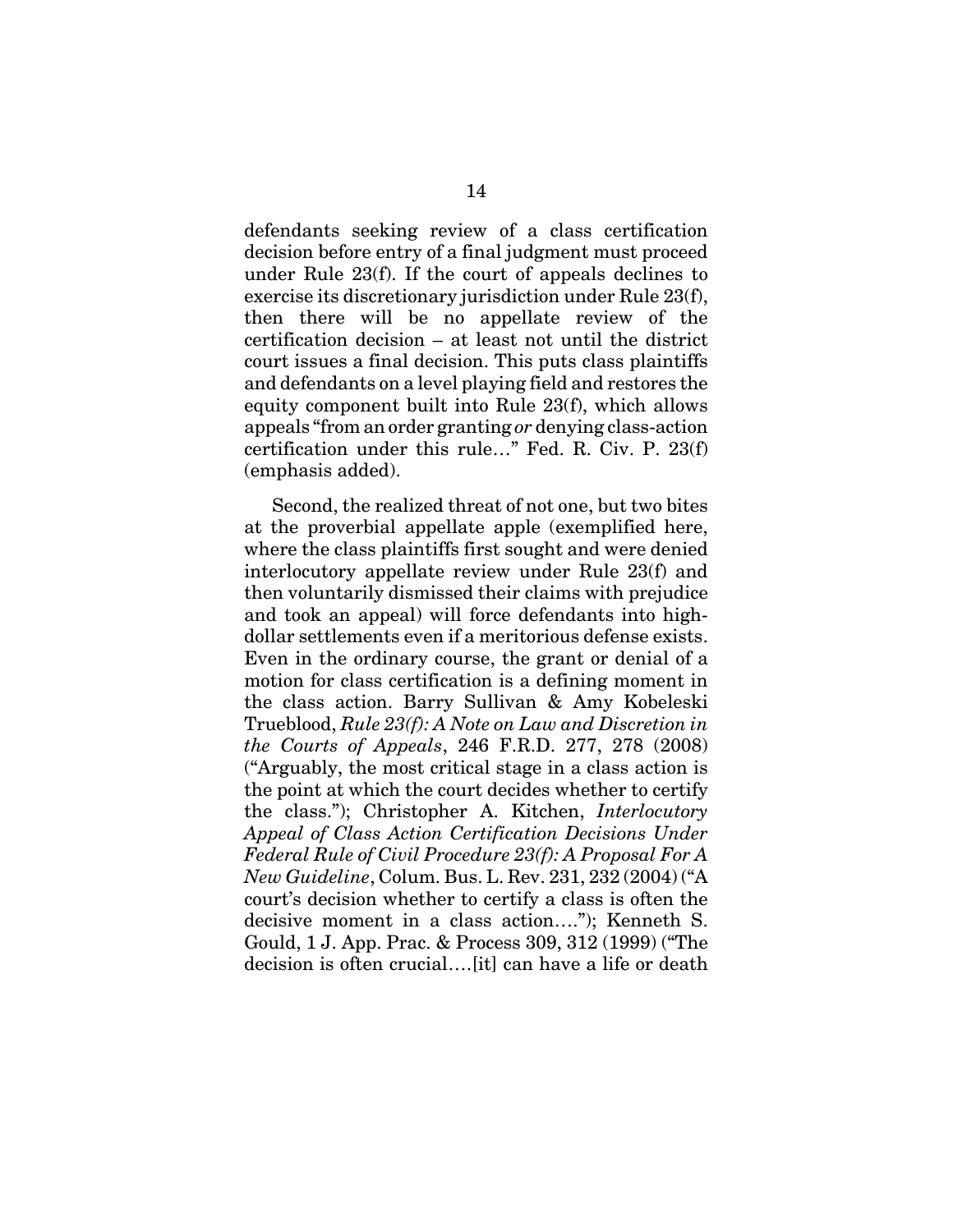impact on the course of class action litigation…."); *Parko v. Shell Oil Co.*, 739 F.3d 1083, 1085 (7<sup>th</sup> Cir. 2014) ("the unwieldiness, the delay, and the danger that class treatment would expose the defendant or defendants to settlement-forcing risk are not costs worth incurring."). The certification decision becomes even more significant and protracted in light the Ninth Circuit's allowance of an immediate appeal from an order denying class treatment. In short, even if the district court denies class certification and the court of appeals denies the plaintiffs' request for review under Rule 23(f), the tactic permitted by the Ninth Circuit will require defendants to spend considerable resources to defend a full-fledged appeal of the class certification decision before even beginning to litigate the merits the claims.

This will place intense pressure on defendants to settle, even if an adverse judgment ultimately seems "improbable." See *Thorogood v. Sears, Roebuck and Co*., 547 F.3d 742, 745 (7th Cir. 2008); *Matter of Rhone-Poulenc Rorer, Inc*., 51 F.3d 1293, 1298 (7thCir. 1995). See also Barry F. McNiel, *et. al*., *Mass Torts and Class Actions: Facing Increased Scrutiny*, 167 F.R.D. 483, 489-90 (updated 8/5/96). It is common knowledge that "the vast majority of certified class actions settle, most soon after certification." Robert G. Bone & David S. Evans, *Class Certification and the Substantive Merits*, 51 Duke L.J. 1251, 1291-92 (2002) ("[E]mpirical studies … confirm what most class action lawyers know to be true."); see also Richard A. Nagareda, *Class Certification in the Age of Aggregate Proof*, 84 N.Y.U. L. Rev. 97, 99 (2009) ("With vanishingly rare exception, class certification [leads to] settlement, not full-fledged testing of the plaintiffs' case by trial."); Thomas E.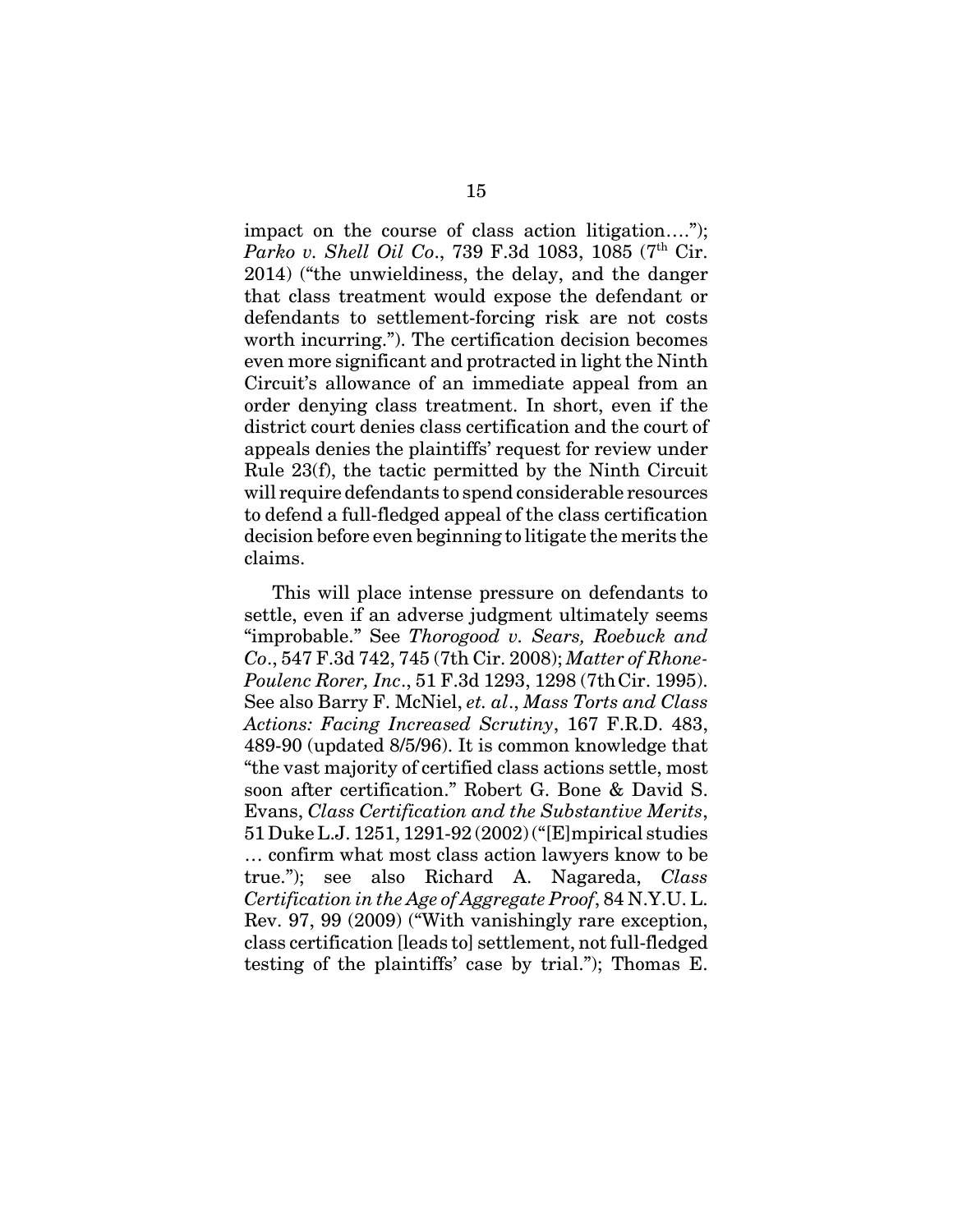Willging & Shannon R. \*15 Wheatman, Attorney Choice of Forum in Class Action Litigation: *What Difference Does It Make?* 81 Notre Dame L. Rev. 591, 647 (2006) ("[A]lmost all certified class actions settle."). Even where the district court denies class certification and the court of appeals declines to review that decision under Rule 23(f), the threat of defending an additional appeal may tip the scales towards settlement. Failing to consider and reverse the Ninth Circuit's decision will only exacerbate these problems and proliferate more of these "blackmail settlements." *Rhone*, *supra* at 1298, citing Henry J. Friendly, *Federal Jurisdiction: A General View* 120 (1973). Simply put, "[s]uch leverage can essentially force corporate defendants to pay ransom…" S. Rep. No. 109-15, 17 20- 21 (2005), reprinted in 2005 U.S.C.C.A.N. 3, 21; Michael B. Barnett, *The Plaintiffs' Bar Cannot Enforce the Laws: Individual Reliance Issues Prevent Consumer Protection Classes in the Eighth Circuit*, 75 Mo. L. Rev. 207, 208 (Winter 2010).

Careful adherence to the finality requirement and Rule 23(f) serves to guard against the ills set forth above. Appeals of class certification decisions brought after exhaustion of Rule 23(f)'s remedy under the backdrop of a voluntary dismissal harm the civil justice system, both because they create enormous litigation costs with no attendant benefit and because the appeals destabilize the carefully-calibrated equilibrium the rules were designed to create. They also foster inefficiency by allowing "piecemeal appeal disposition[,]" which in turn creates a "debilitating effect on judicial administration[.]" *Eisen,* 417 U.S. at 170. And, as discussed above, the strain this places on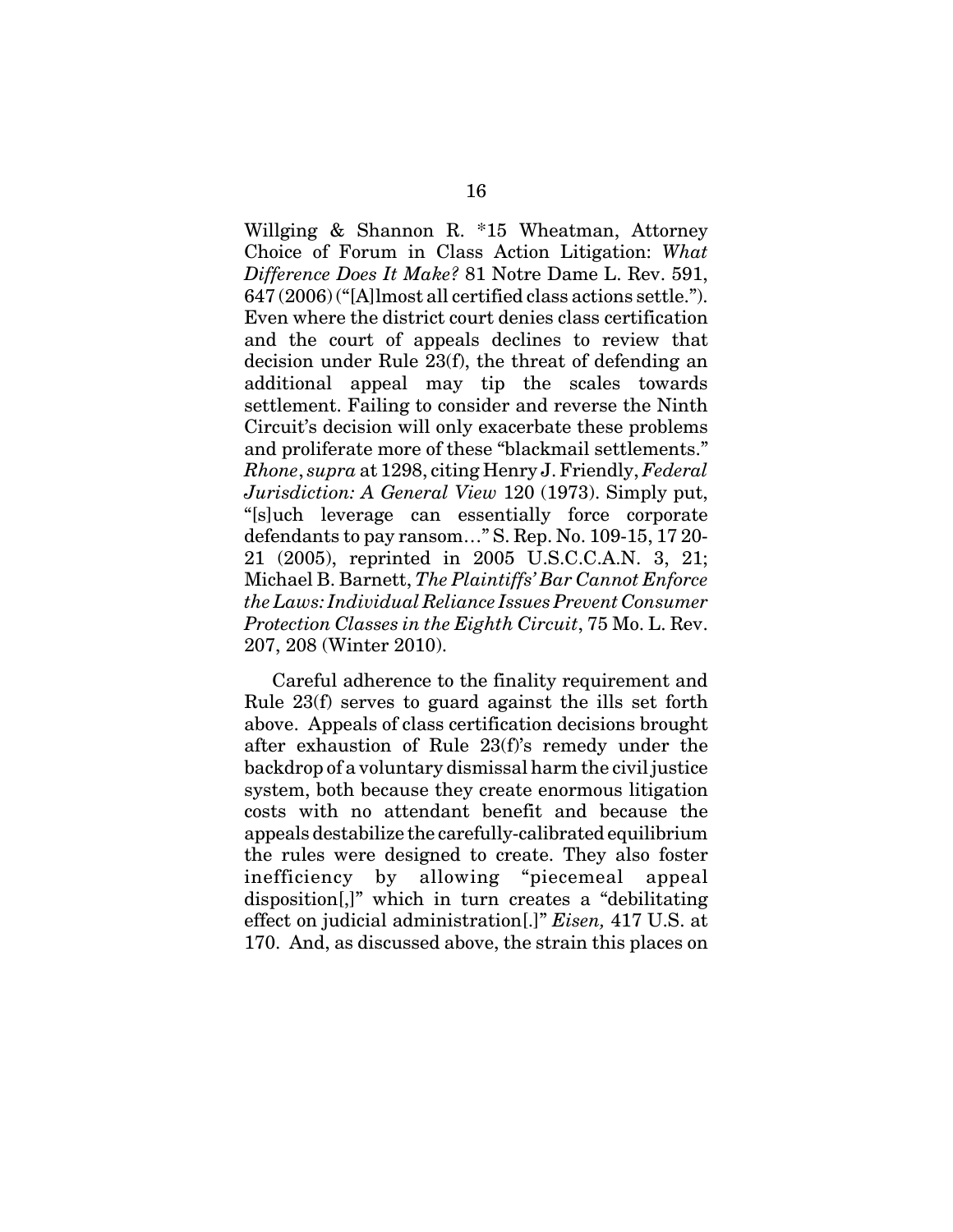the individuals and businesses that DRI's members are regularly called on to defend cannot be overstated.

### **D. This Court should take the case now, before further disagreement permeates the courts of appeals**

The time is ripe for this Court to provide guidance to the bench and bar on whether plaintiffs may immediately appeal an order denying class certification by voluntarily dismissing their claims with prejudice. The current status of the law, plagued by inconsistency among the circuits to have addressed this issue, encourages forum shopping to the two circuits that permit this strategy. While this Court's general practice has been to allow issues to "percolate" to some degree in the courts of appeals before taking them up, this Court has never insisted that percolation run through every crevice of the judiciary before granting certiorari. *See, e.g., Filarsky v. Delia*, 132 S. Ct. 1657, 1661 (2012) (resolving 1-1 circuit conflict). The current five-to-two split constitutes sufficient percolation and evidences that this Court's guidance is not only proper, but necessary.

This issue is not going away. In 2014, the Ninth Circuit issued another published decision approving of this appeal strategy. *Berger v. Home Depot USA, Inc.*, 741 F.3d 1061 (9th Cir. 2014). The rapid spread of this appeal tactic is likely to continue, both in the Second and Ninth Circuits and elsewhere. Right now, the Central District of California is determining whether to allow a proposed class' attempt to voluntarily dismiss their concealment claims with prejudice "in a transparent bid for a second chance to appeal orders denying their motions for class certification." Joe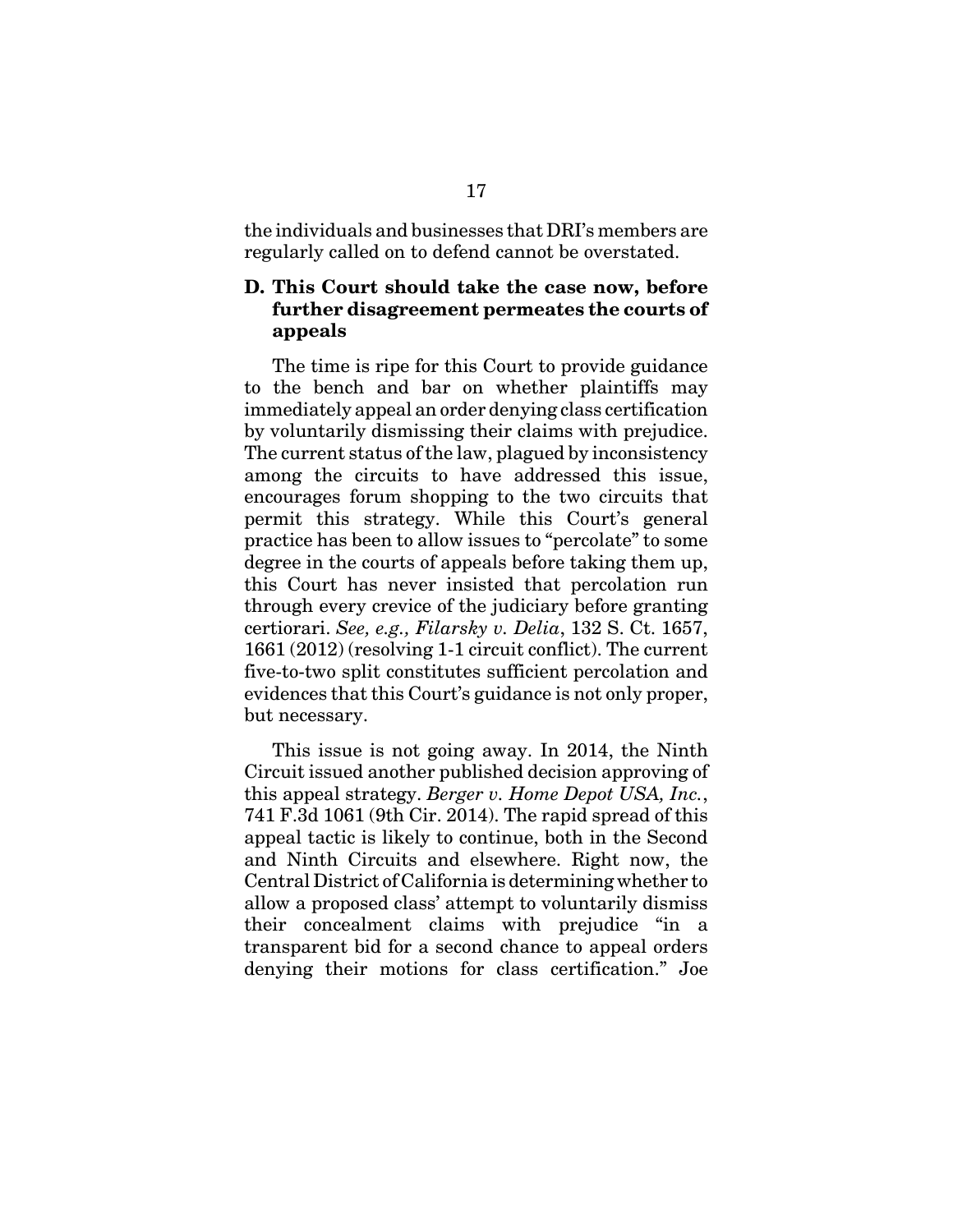Van Acker, Consumers Pulling a Fast One in Cymbalta Case, Eli Lilly Says, *Law 360* (October 14, 2015) (citing *Saavedra et al. v. Eli Lilly & Co.*, Case No. 2:12:cv-09366 (United States District Court for the Central District of California).

Absent review by this Court, the federal courts will continue to apply 28 U.S.C. § 1291 and Federal Rules of Civil Procedure 41(a) and 23(f) inconsistently. This Court's review is therefore needed to resolve the circuit conflict and engender uniformity on the issue of whether class plaintiffs can use the voluntary dismissal rule to manufacture a final order. The current inconsistency among the appellate circuits leaves DRI's members unable to predict accurately for their clients the outcome of class certification requests. Certainly, the Ninth and Second Circuit's decisions will encourage potential class members to forum-shop, a practice looked upon with disfavor by the Court. See *Piper Aircraft Co v. Reyno*, 454 U.S. 235, 254 (1981); *Deposit Guar. Nat'l Bank v. Roper*, 445 U.S. 326 (1980). Beyond that, because of confusion among the federal circuits, DRI's members and clients have no way of knowing what standard the remaining circuits will apply. DRI therefore urges this Court to take this case and announce a clear rule that is capable of consistent application across the country.